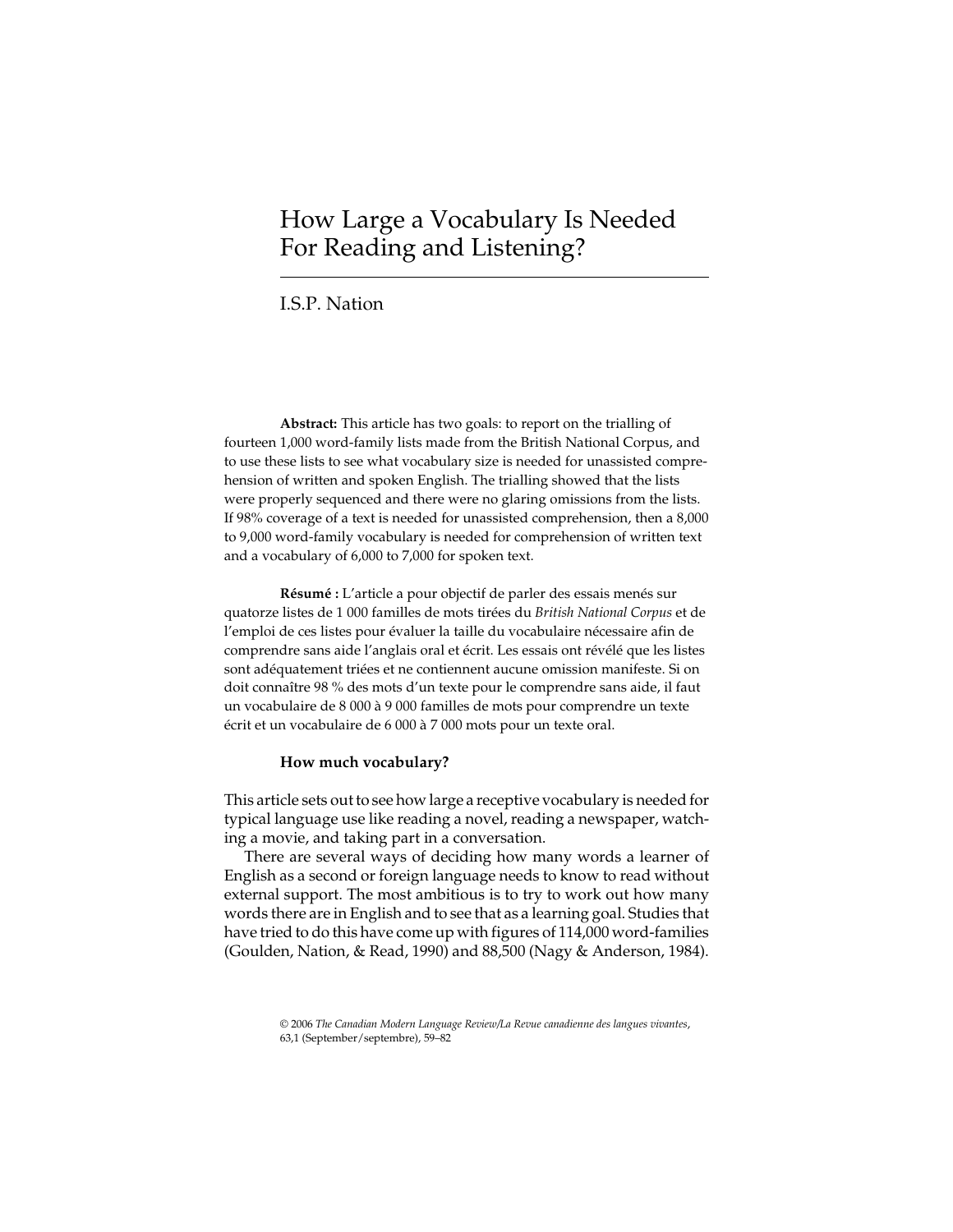Putting methodological issues aside, the two major objections to this approach are that native speakers do not know all of the words in their first language, and these figures are too large to be sensible learning goals for second language (L2) learners.

A second way of deciding vocabulary learning goals is to look at what a native speaker knows and to see that as the goal. There is a long history of research in this area, but the majority of it is methodologically faulty (Nation, 1993), leading to wildly inflated figures. Reasonably conservative estimates from studies that have attempted to use a sound methodology (Goulden, Nation, & Read, 1990; Zechmeister, Chronis, Cull, D'Anna, & Healy, 1995) indicate that well-educated native speakers know around 20,000 word-families (excluding proper names and transparently derived forms). As a rule of thumb, one year of life equals 1,000 word-families up to the age of 20 or so. There is a lack of well-conducted research in this area. Once again these figures are very ambitious goals for a learning program. Recent unpublished research by the author trialling a test of vocabulary size with highly educated nonnative speakers of English who are studying advanced degrees through the medium of English indicate that their receptive English vocabulary size is around 8,000 to 9,000 word-families.

A third way of deciding vocabulary learning goals is to find how much vocabulary you need to know in order to make certain uses of English like read a newspaper, read a novel, watch a movie, or take part in a conversation. Hirsh and Nation (1992), for example, tried to find out how many words you would need to know to read a novel written for teenagers who were native speakers of English. Such novels were chosen because they were considered likely to be among the most accessible texts for native speakers. Hirsh and Nation's estimate was that a vocabulary of around 5,000 words would be needed. In addition to this kind of research, researchers have developed or suggested the development of specialized vocabulary lists (Coxhead, 2000; Ward, 1999) to make certain kinds of texts more accessible. A weakness of the Hirsh and Nation study was that the vocabulary lists that were available at the time were limited to the first 2,000 words of English (West, 1953) and the University Word List (Xue & Nation, 1984). The old Thorndike and Lorge (1944) list had to be used to estimate beyond the first 2,000 wordfamilies. The present study hopes to overcome this difficulty by using lemma lists from the British National Corpus to develop a substantial number of word-family lists that will provide more accurate estimates of the number of word-families needed to read and listen to English intended for native speakers.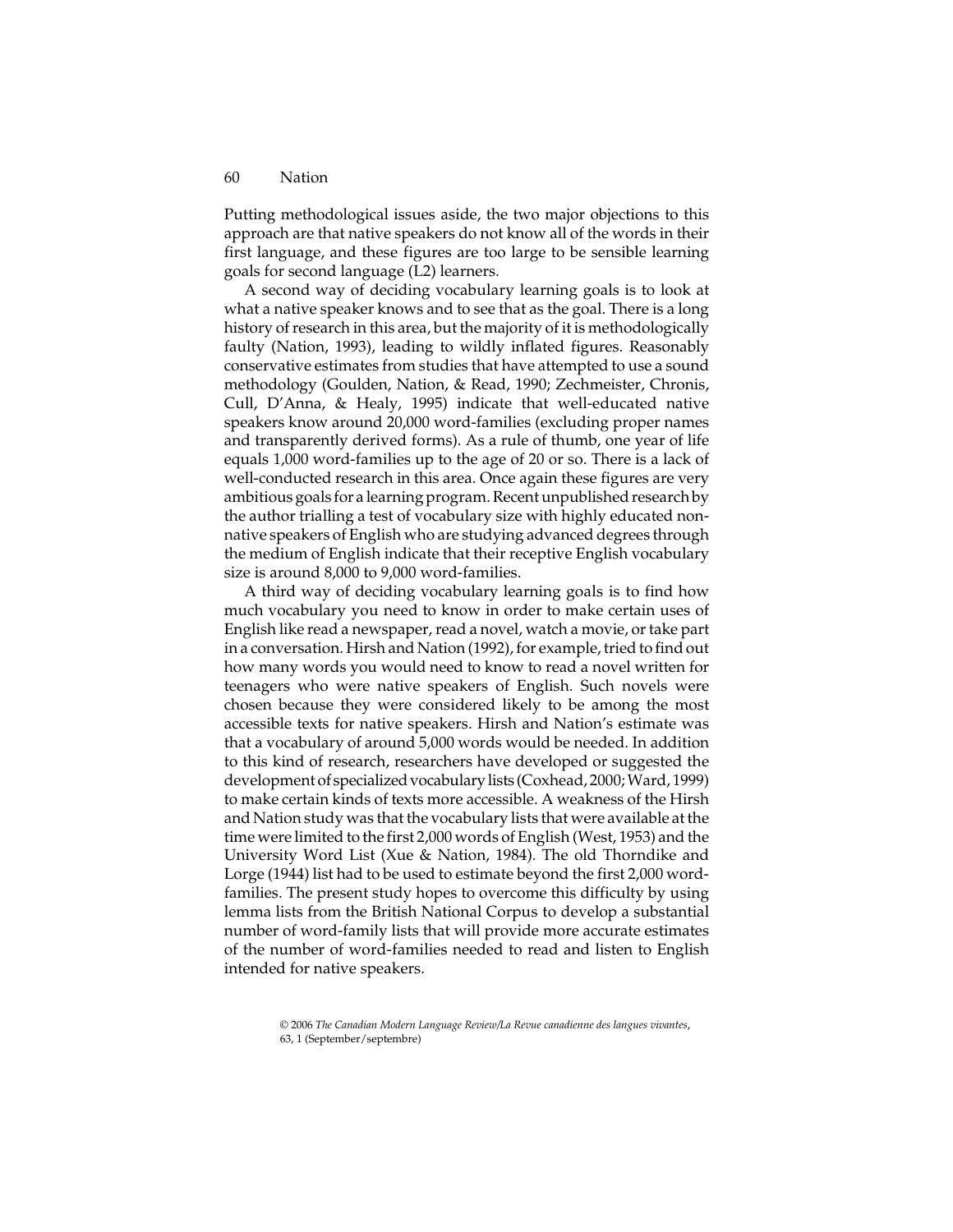# **Text coverage and comprehension**

An important issue in studies of how much vocabulary is needed to read a text or listen to a movie is what amount of text coverage is needed for adequate comprehension to be likely to occur. Putting it another way, how much unknown vocabulary can be tolerated in a text before it interferes with comprehension?

Hu and Nation (2000) examined the relationship between text coverage and reading comprehension for non-native speakers of English with a fiction text. Text coverage refers to the percentage of running words in the text known by the readers. This figure was determined by replacing various proportions of low-frequency words in the text with nonsense words to ensure they were unknown. Reading comprehension was measured in two ways: by a multiple-choice reading comprehension test, and by a written cued recall of the text. These measures were trialled with native speakers before they were used in the study with non-native speakers. With a text coverage of 80% (that is, 20 out of every 100 words [1 in 5] were nonsense words), no one gained adequate comprehension. With a text coverage of 90%, a small minority gained adequate comprehension. With a text coverage of 95% (1 unknown word in 20), a few more gained adequate comprehension, but they were still a small minority. At 100% coverage, most gained adequate comprehension. When a regression model was applied to the data, a reasonable fit was found. It was calculated that 98% text coverage (1 unknown word in 50) would be needed for most learners to gain adequate comprehension. This figure fits with Carver's (1994) findings with native speakers:

When the material being read is relatively easy, then close to 0% of the words will be unknown, ... when the material is relatively hard then around 2% or more of the words will be unknown, ... and when the difficulty level of the material is approximately equal to the ability level of the individual, then around 1% of the words will be unknown. (p. 432)

As Carver indicates, even 98% coverage does not make comprehension easy. Kurnia (2003), working with a non-fiction text, found that few L2 learners gained adequate comprehension with 98% coverage.

The aim of the present study is twofold. First, it aims to trial wordfamily lists recently developed from data from the British National Corpus (BNC). Second, it aims to use these lists to see what vocabulary size may be needed to reach a 98% coverage level of a variety of written and spoken texts.

<sup>© 2006</sup> *The Canadian Modern Language Review/La Revue canadienne des langues vivantes*, 63, 1 (September/septembre)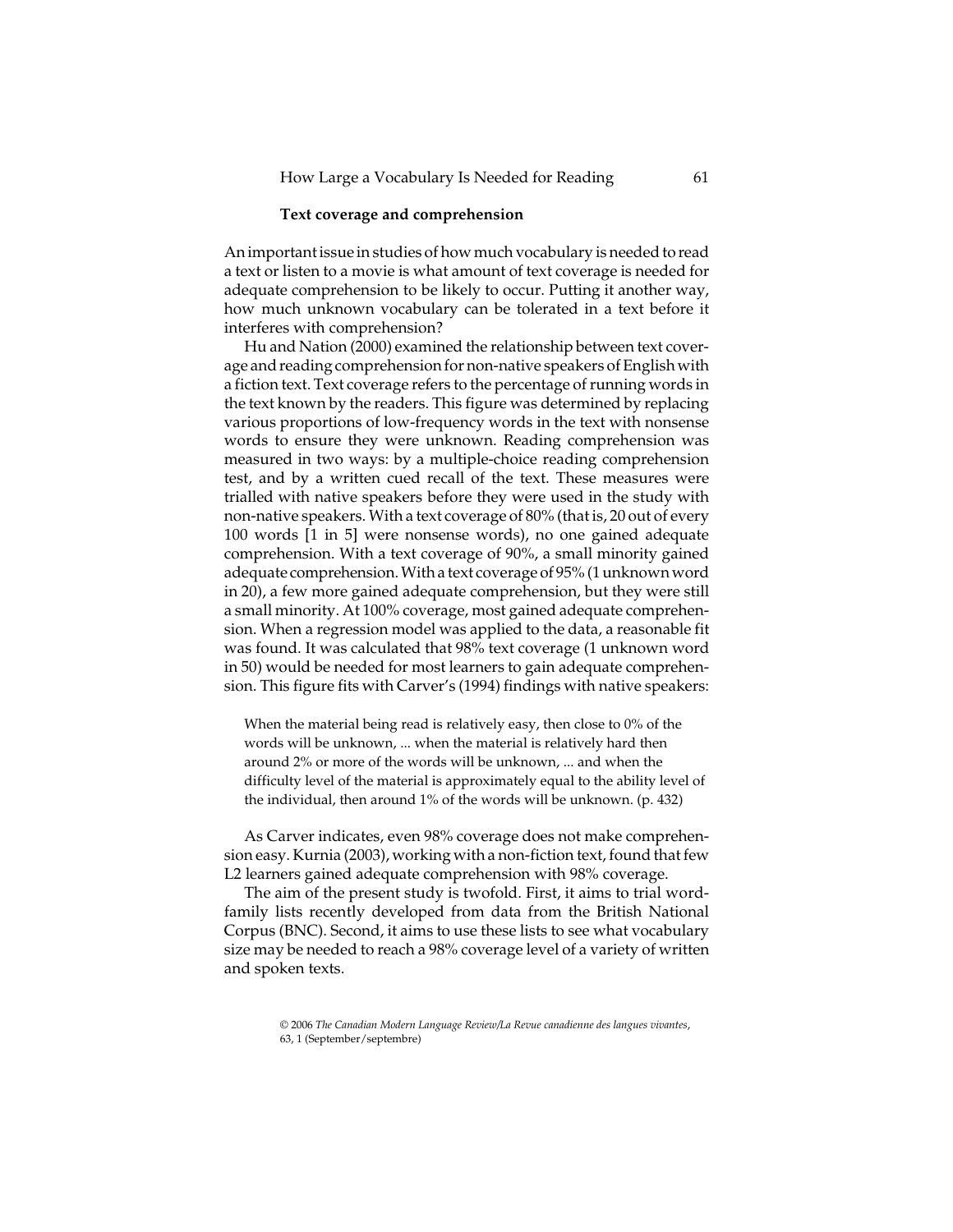In a partly similar study, Adolphs and Schmitt (2003, 2004) examined the coverage of word types and word-families in spoken corpora (CANCODE and spoken sections of the BNC). CANCODE is the Cambridge and Nottingham Corpus of Discourse in English, consisting of five million words of spontaneous speech. Adolphs and Schmitt's methodology was substantially different from the present study. In the Adolphs and Schmitt studies, percentage coverage figures were found by counting the words that actually occurred in the corpus. Thus the most frequent 1,000 words in their study were the 1,000 words that occurred most frequently in their corpus. In the present study, the wordfrequency levels were not determined by of the corpus used. That is, the BNC was used to determine the frequency levels (using range, frequency, and dispersion), and then these frequency levels were applied to other corpora. The reason for doing so was that I wanted the frequency levels to represent the vocabulary size of a typical language user. Such a user would not know only the words in a spoken corpus such as CANCODE but would know other words as well.

We can look at this in another way. Adolphs and Schmitt's research question was as follows: What percentage coverage do various numbers of word-families in that corpus provide? The research question for my study was, How big a vocabulary do you need to get adequate coverage of various kinds of texts?

Adolphs and Schmitt's approach will always result in a higher coverage for the same number of words than in my study, because some words in my frequency lists may not occur in a particular corpus, and frequency of words in a particular corpus might not be the same as their frequency ranking in my lists. This of course reinforces the point that Adolphs and Schmitt make in their studies: 'More vocabulary is necessary in order to engage in everyday spoken discourse than was previously thought' (Adolphs and Schmitt, 2003, p. 425).

#### **Development of the lists**

The first part of this study involved the development of fourteen 1,000 word-family lists, using data from the BNC. The BNC is a 100 million–token corpus consisting of 90% written text and 10% spoken text. Word type and lemma lists from the BNC containing frequency, range, and dispersion information are available from http://www.comp. lancs.ac.uk/ucrel/bncfreq/flists.html and are also published in Leech, Rayson, and Wilson (2001). Detailed information on the development of the lists is available from Paul Nation's Web site, http://www.vuw. ac.nz/lals/staff/paul-nation/nation.aspx.

<sup>© 2006</sup> *The Canadian Modern Language Review/La Revue canadienne des langues vivantes*, 63, 1 (September/septembre)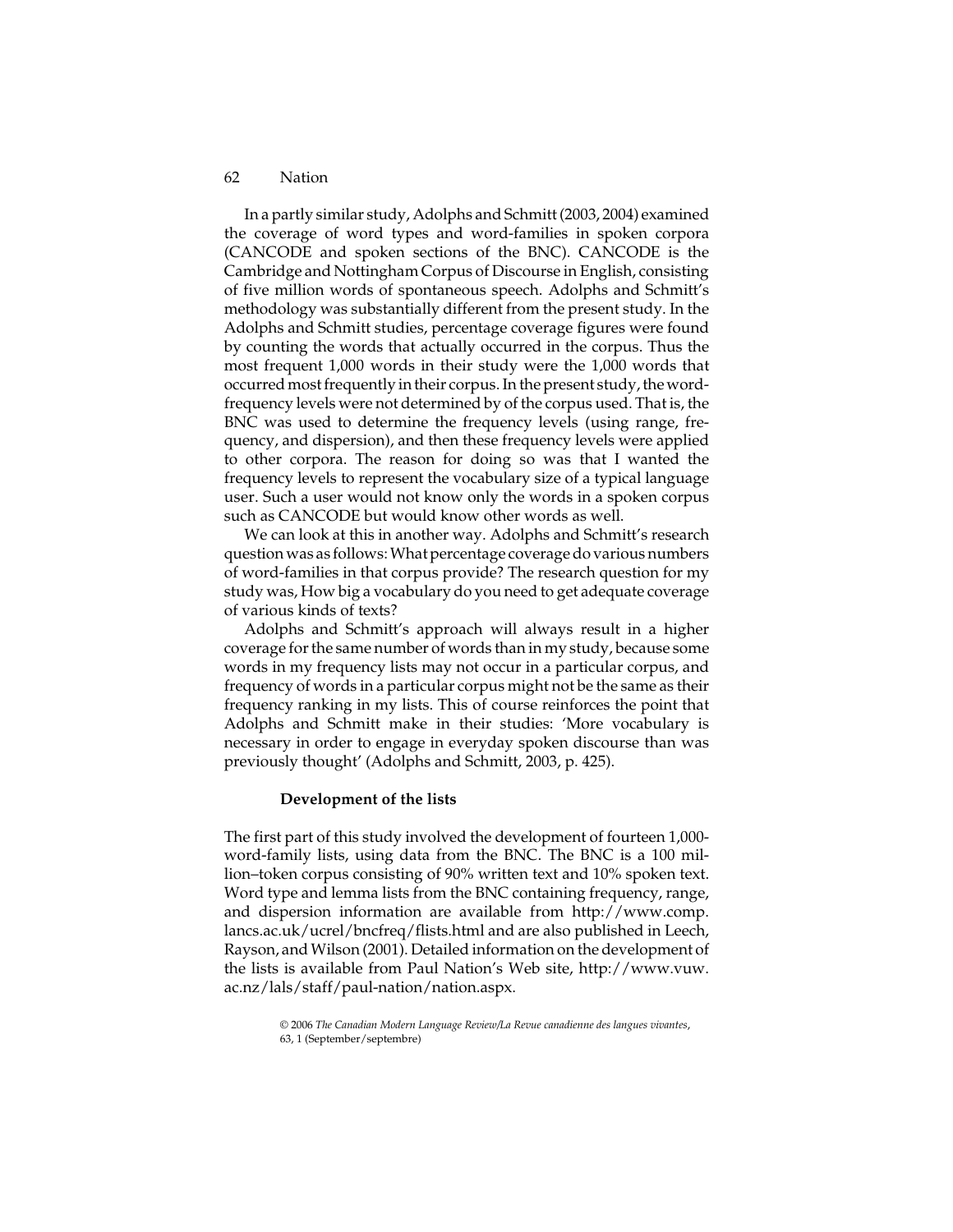The idea behind developing the lists was that they should represent the higher frequency end of a learner's vocabulary. That is, it is assumed that both native- and non-native-speaking learners acquire vocabulary largely in the order of its range and frequency. High-frequency and wide-range words are generally learned before lower-frequency and narrower-range words. There is evidence that this is so. Read (1988) and Laufer, Elder, Hill, and Congdon (2004) found that learners' scores dropped on the Vocabulary Levels Test and related tests as students moved from higher to lower frequency levels. However, there are problems with using frequency lists in making this kind of test.

As described in Nation (2004), the BNC is largely written, British, formal, and adult, and thus affects the distribution of the words in the lists. For example, in the first 1,000 we have words like *commission, committee, invest,* and *labour*, and in the second 1,000 have words like *crown, chamber, parliament, party*, and *Victorian*, which strongly reflect the nature of the corpus. Words like *hullo, goodbye, pal*, and *damn*, which are very common in spoken language, occur in the fourth 1,000 wordfamilies because spoken language makes up only 10% of the BNC. The first 2,000 word-families contain a reasonable number of words that would not appear in courses for young learners of English, and several words that are known by very young native speakers occur late in the lists. The 1,000 word-family lists were made from a list of lemmas made from the BNC. The range, frequency, and dispersion data that were used for the division of the words into lists is thus based on lemmas and not on word-families. For example, the word-family of *abbreviate* contains the following members: *abbreviate, abbreviates, abbreviated, abbreviating, abbreviation, abbreviations.* This family consists of two lemmas: the *abbreviate* lemma with four members and the *abbreviation* lemma with two members. Word-families include several lemmas and so the frequency, range, and dispersion figures for the lemmas are underestimates of what the figures would be for word-families. One way of adjusting the ordering of items would be to run the word-family lists through the BNC and gather new range, frequency, and dispersion data. This undertaking was beyond the scope of the present study and may not be the best solution. It may be more appropriate to run the lists over separate written and spoken corpora to arrive at two orderings for the items in the lists. There are, however, ways of checking whether the word-family lists are properly ordered. From the first 1,000 to the fourteenth 1,000, the number of tokens, types, and families found in an independent corpus should decrease. That is, when the lists are run over a corpus different from the BNC, the first 1,000-word-family list should account for more tokens, types, and families than the second 1,000

<sup>© 2006</sup> *The Canadian Modern Language Review/La Revue canadienne des langues vivantes*, 63, 1 (September/septembre)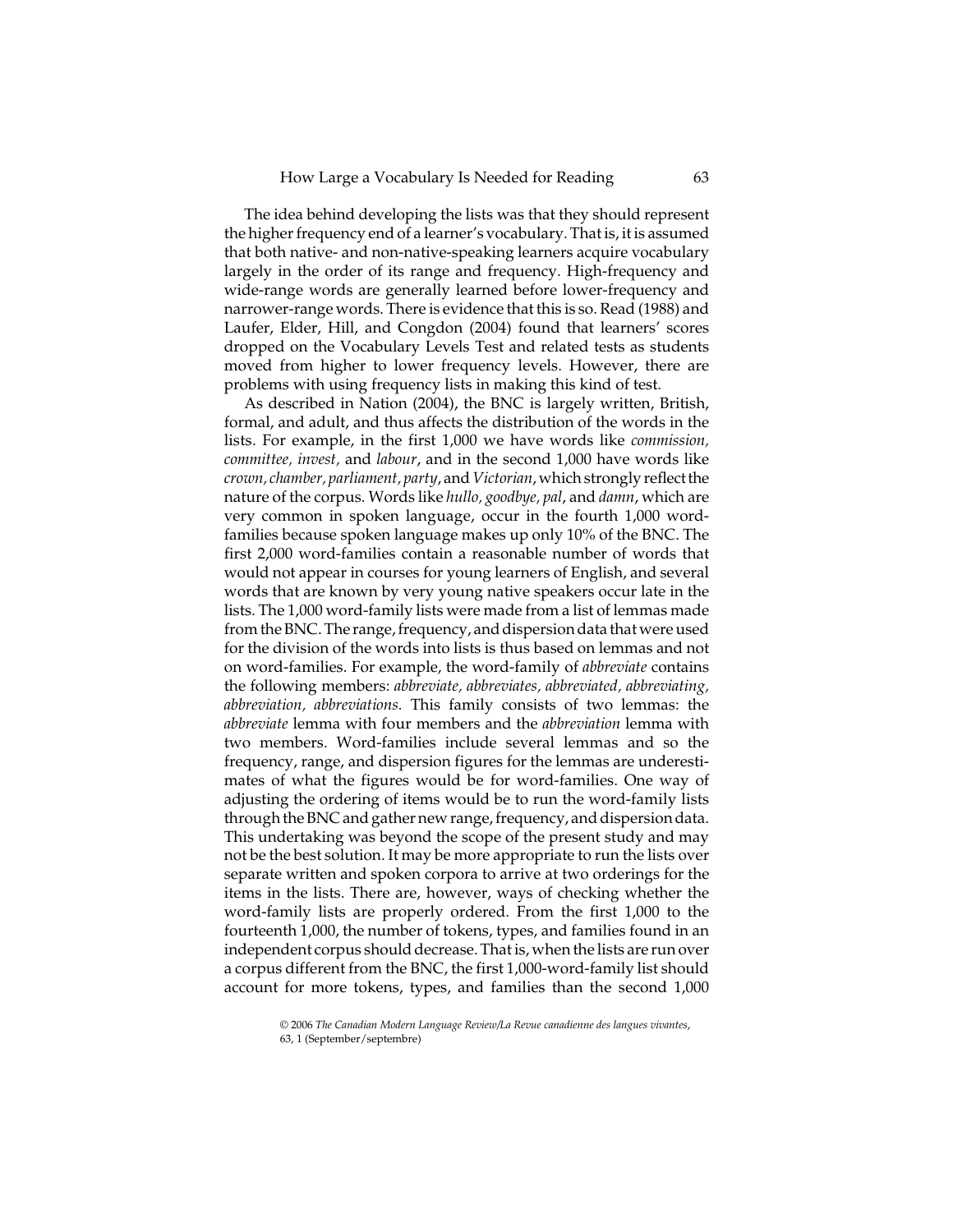TABLE 1

family list does. Similarly, the second 1,000 word-family list should account for more tokens, types, and families than the third 1,000 family list does, and so on. While this approach does not show that each wordfamily is in the right list, it does show that the lists are properly ordered. To check this, the fourteen lists were run over a corpus made up of the LOB, FLOB, Brown, Frown, Kohlapur, Macquarie, Wellington written, Wellington spoken, and LUND corpora, which are all available from the International Computer Archive of Modern and Medieval English at http://gandalf.aksis.uib.no/icame.html. LOB and FLOB are 1,000,000 token corpora of written British English; LUND is a 500,000-token corpus of spoken British English

Table 1 contains the data from the LOB corpus as an example. Word list 15 is a large list of proper nouns taken from the BNC and other sources.

The only small inconsistency in the data is evident in the second column, where it can be seen that the tenth 1,000 accounts for slightly more tokens (3,328) than the ninth 1,000 (3,217). Otherwise the figures for tokens, types, and families drop consistently from one thousand to the next. A very similar pattern was found in all the other written corpora. There were two similar small inconsistencies in the tokens of

| -------           |                |                |                 |
|-------------------|----------------|----------------|-----------------|
| Word list (1,000) | Token (%)      | Types (%)      | <b>Families</b> |
| 1                 | 78,944 (77.86) | 4,487 (10.1)   | 998             |
| 2                 | 83,477 (8.23)  | 4,131 (9.34)   | 998             |
| 3                 | 37,511 (3.70)  | 3,239 (7.32)   | 998             |
| 4                 | 18,198 (1.79)  | 2,683 (6.07)   | 998             |
| 5                 | 10,495 (1.04)  | 2,226 (5.03)   | 969             |
| 6                 | 7,080 (0.70)   | 1,789 (4.04)   | 928             |
| 7                 | 6,633(0.65)    | 1,542 (3.49)   | 887             |
| 8                 | 4,096 (0.40)   | 1,382 (3.12)   | 836             |
| 9                 | 3,217 (0.32)   | 1,118 (2.53)   | 734             |
| 10                | 3,228 (0.32)   | 1,025 (2.32)   | 719             |
| 11                | 1,609(0.16)    | 753 (1.70)     | 587             |
| 12                | 1,434 (0.14)   | 646 (1.46)     | 498             |
| 13                | 1,211 (0.12)   | 529 (1.20)     | 441             |
| 14                | 973 (0.10)     | 339 (0.77)     | 288             |
| 15                | 18,519 (1.83)  | 2,878 (6.51)   | 2,878           |
| Not in the lists  | 26,821 (2.65)  | 15,463 (34.96) | ??????          |
| Total             | 1,013,9469     | 44,230         | 13,747          |

|        |  |  |  | Tokens, types, and families at each of the 14 BNC word-family levels in the LOB |  |
|--------|--|--|--|---------------------------------------------------------------------------------|--|
| corpus |  |  |  |                                                                                 |  |

The RANGE program is not able to calculate families for words not in the lists.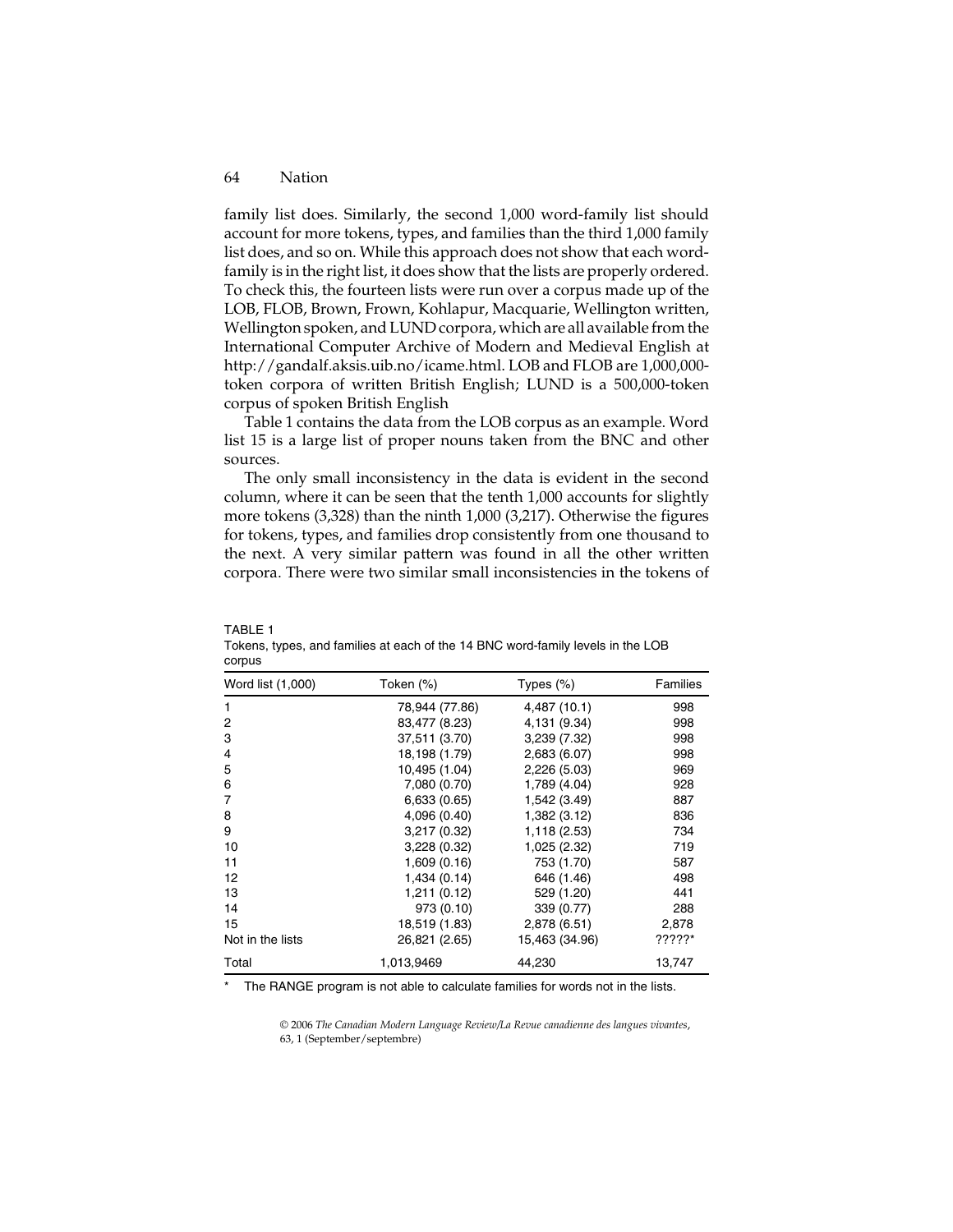the spoken corpora (LUND and Wellington spoken), but not in the types and families. The lists are clearly properly ordered.

A second way of checking the validity of the lists is to look at the total number of types in each list. Low-frequency words tend to have fewer family members than high-frequency words, so even though the number of families in each list is the same, the number of types should decline. Table 2 shows the number of types (family members) and families in each of the fourteen 1,000-word-family lists. As can be seen in the second column, the data confirm the expected pattern of decrease. (In the last column, it can be seen that the list for BASEWRD3 contains four extra families [1004]. These are exclamations, hesitations, interjections, etc., that are common in spoken English, but marginal as words.)

A third way of checking the validity of the lists is to make sure that no wide-range, high-frequency words are missing from the lists. To check for error, the lists were run over the nine corpora mentioned above, and the words occurring in three or more of the nine corpora were looked at to see if they should be in the lists. This exercise resulted in the addition of several family members, for example *takings* being added to *take,* and *reds* to *red.* However, no word-families needed to be added to the higher-frequency word lists, although a few replaced gaps in the lists beyond the tenth 1,000. At these levels the nature of the corpus has a very strong effect on what occurs, resulting in some gaps.

It thus seems that the lists may be a reasonably sequenced representation of at least part of a native speaker's vocabulary, and certainly a good representation of the commonly used vocabulary.

| <b>BASEWRD</b> type | Number | <b>BASEWRD</b> family | Number |  |
|---------------------|--------|-----------------------|--------|--|
| 1.txt               | 6,019  | 1.txt                 | 1,000  |  |
| 2.txt               | 5,527  | 2.txt                 | 1,000  |  |
| 3.txt               | 4,591  | 3.txt                 | 1,004  |  |
| 4.txt               | 4,308  | 4.txt                 | 1,000  |  |
| 5.txt               | 3,988  | 5.txt                 | 1,000  |  |
| 6.txt               | 3,582  | 6.txt                 | 1,000  |  |
| 7.txt               | 3,421  | 7.txt                 | 1,000  |  |
| 8.txt               | 3,224  | 8.txt                 | 1,000  |  |
| 9.txt               | 3,053  | 9.txt                 | 1,000  |  |
| 10.txt              | 2,876  | 10.txt                | 1,000  |  |
| 11.txt              | 2,808  | 11.txt                | 1,000  |  |
| 12.txt              | 2,676  | 12.txt                | 1,000  |  |
| 13.txt              | 2,391  | 13.txt                | 1,000  |  |
| 14.txt              | 2,080  | 14.txt                | 1,000  |  |

Number of types (family members) and families in each 1,000 word-family list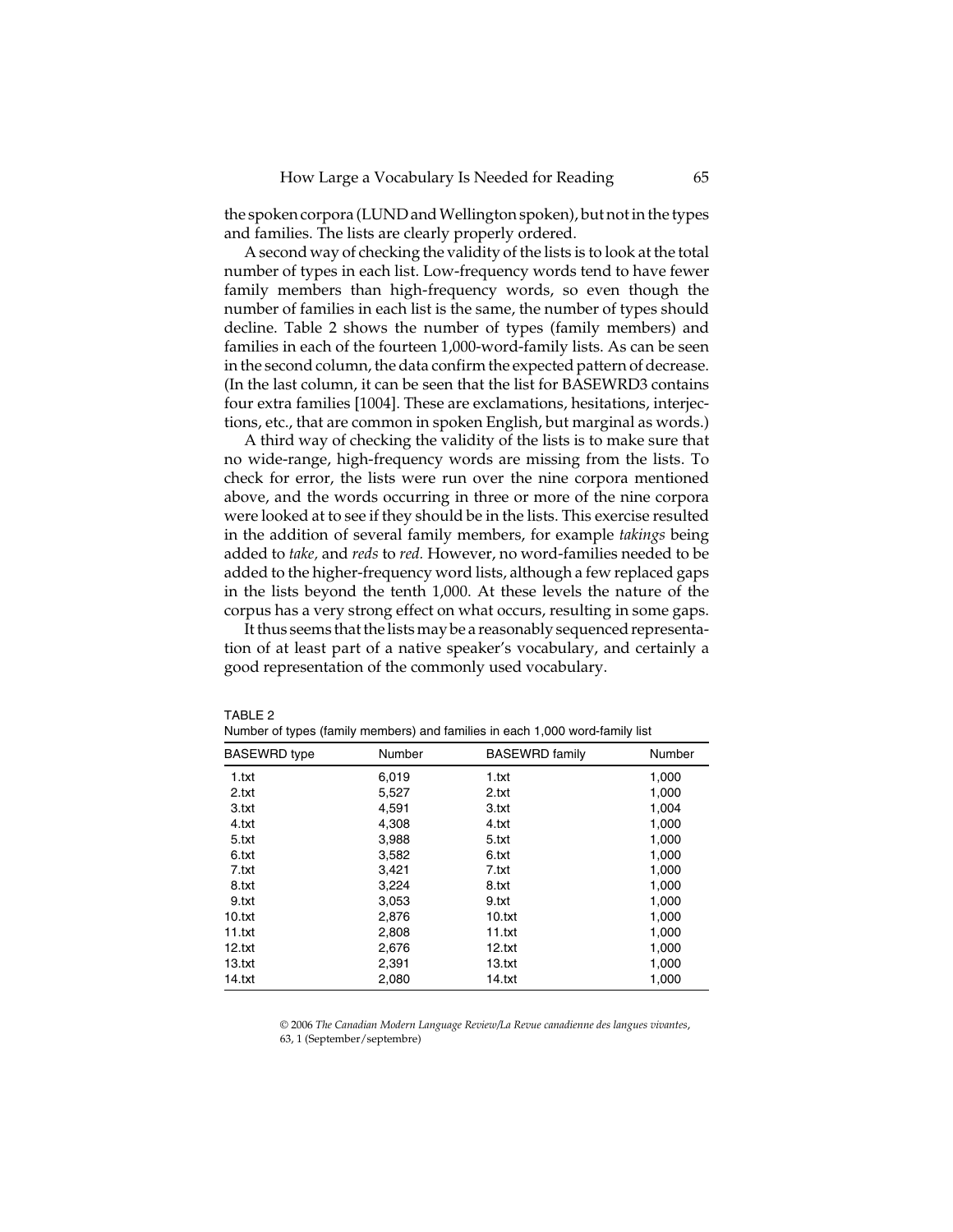The computer program that uses the lists is called RANGE and is freely available from Paul Nation's Web site (Nation & Heatley, 2002). This program cannot distinguish homographs. So RANGE cannot distinguish between homonyms like *Smith* (the family name) and *smith* (blacksmith), and *March* (the month) and *march* (as soldiers do). Thus when the program runs, these uses are not distinguished and would be counted in the same family and as the same type. There was an attempt to deal with this matter wherever possible. For example, *marched, marching, marches, marcher, marchers*, etc., were put in one family and *March* into another. This does not completely distinguish the homonyms, but it is a step towards doing so.

Research on the Academic Word List (Wang & Nation, 2004) suggests that in most cases of homographs, one member of the pair of homographs (for example, *panel* meaning 'committee,' and *panel* meaning 'thin flat sheet') is much less frequent than the other. In the 570 word-family Academic Word List there were 60 families that contained potential homographs. Thirty-nine of these did not have both members occurring in the 3.6 million–word Academic Corpus or had a member that accounted for less than 5% of the total frequency of occurrence of the pair. Being able to distinguish homographs would add to the accuracy of the present study, but it is hoped that not doing so has not weakened the study too much.

RANGE cannot count multi-word units. Thus, the word lists contain compound words but they do not contain phrases. *According to* or *au fait,* for example, might be best counted as units, but in the lists the unit is the single word. Such phrases of course are not ignored. The items that make them up are simply counted as separate words. There is evidence (Grant, 2003; Grant & Nation, 2006) that the number of truly opaque phrases (core idioms) in English is small, and they are infrequent. Although transparent phrases need to be learned for productive purposes, for the receptive purposes of reading and listening they are not a major issue.

There is one further problem with the lists used in this study. The unit of counting used in the lists is the word-family, and the level of the word-family has been set at Level 6 of Bauer and Nation's (1993) scheme for defining word-families. Level 6 includes inflections and over 80 derivational affixes including *-able, -less, -age, -ant, -ward, circum-, neo, ify, -ist*, and *-y.* Because such a large number of affixes are permitted at this level, they result in some large word-families, especially among the high-frequency words. It appears that higher-frequency stems generally can take a greater range of affixes than lower-frequency words. For example, the high-frequency word-family *nation* at Level 6 has the

<sup>© 2006</sup> *The Canadian Modern Language Review/La Revue canadienne des langues vivantes*, 63, 1 (September/septembre)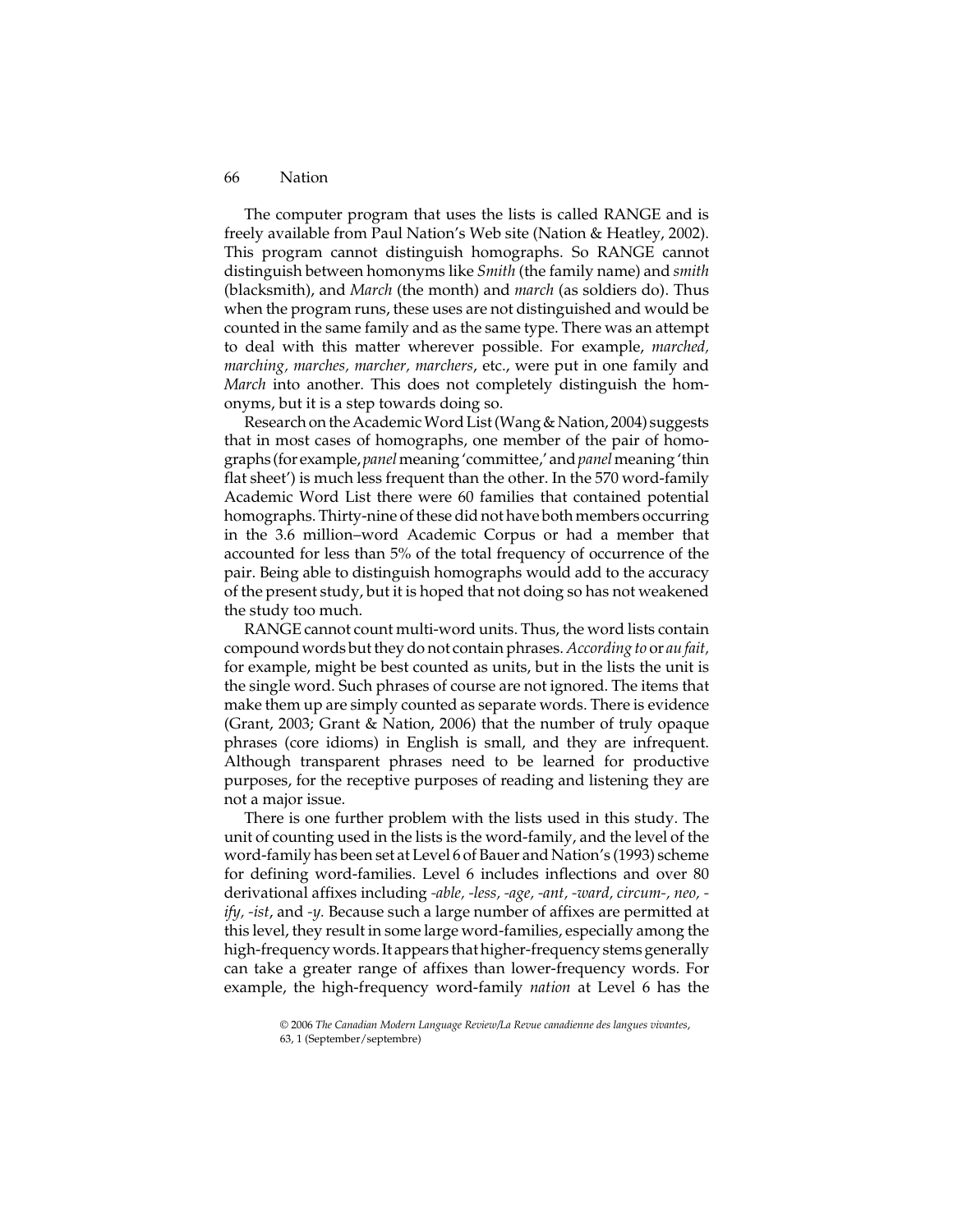following members: *national, nationally, nationwide, nations, nationalism, nationalisms, internationalism, internationalisms, internationalisation, nationalist, nationalists, nationalistic, nationalistically, internationalist, internationalists, nationalise, nationalised, nationalising, nationalisation, nationalisations, nationalize, nationalized, nationalizing, nationalization, nationhood,* and *nationhoods.* The word-family lists group items together that would be perceived as the same words for the receptive skills of listening and reading, and so Level 6 is an acceptable level for advanced learners. If word lists were made for productive purposes, for speaking and writing, the lemma would be the largest sensible unit to use, because each lemma takes different collocates and different grammatical patterns. Some researchers argue for using the word type (Chung, 2003).

The problem faced when deciding on the level of word-family was that the lists were going to be used to represent both a native speaker's and a non-native speaker's vocabulary levels. Ideally there should be several sets of lists ordered by range and frequency, with one set based on word types, where each type is counted as a separate word, the next set based on lemmas, where a word consists of a stem form and its inflected forms of the same part of speech, and so on, up to Level 6 or higher of Bauer and Nation (1993). Making such lists does not mean simply adding or deleting word-family members. Each deleted member and its appropriately related forms would have to appear as a separate word-family in its range and frequency determined place in the sequence of families that make up the lists. In the present study, the decision was made to go with large word-families. This will give a low assessment of how many word-families are needed to read newspapers, novels, etc. That is, if learners' word-families are smaller, a larger number of word-families will be needed to do these tasks.

The assumption that lies behind the idea of word-families is that when reading and listening, a learner who knows at least one of the members of a family well could understand other family members by using knowledge of the most common and regular of the English wordbuilding devices. There is research evidence from native speakers (Bertram, Baayen, & Schreuder, 2000; Bertram, Laine, & Virkkala, 2000; Nagy, Anderson, Schommer, Scott, & Stallman, 1989) that the wordfamily is a psychologically real unit. Most L2 learners, however, will not have word-families as inclusive as those of native speakers. It should also be noted that adult native speakers will have much larger wordfamilies than the ones used in the present study.

With these cautions in mind, let us now look at how many words are needed to do certain things. We will begin by looking at one text in detail to exemplify how the analysis is done.

<sup>© 2006</sup> *The Canadian Modern Language Review/La Revue canadienne des langues vivantes*, 63, 1 (September/septembre)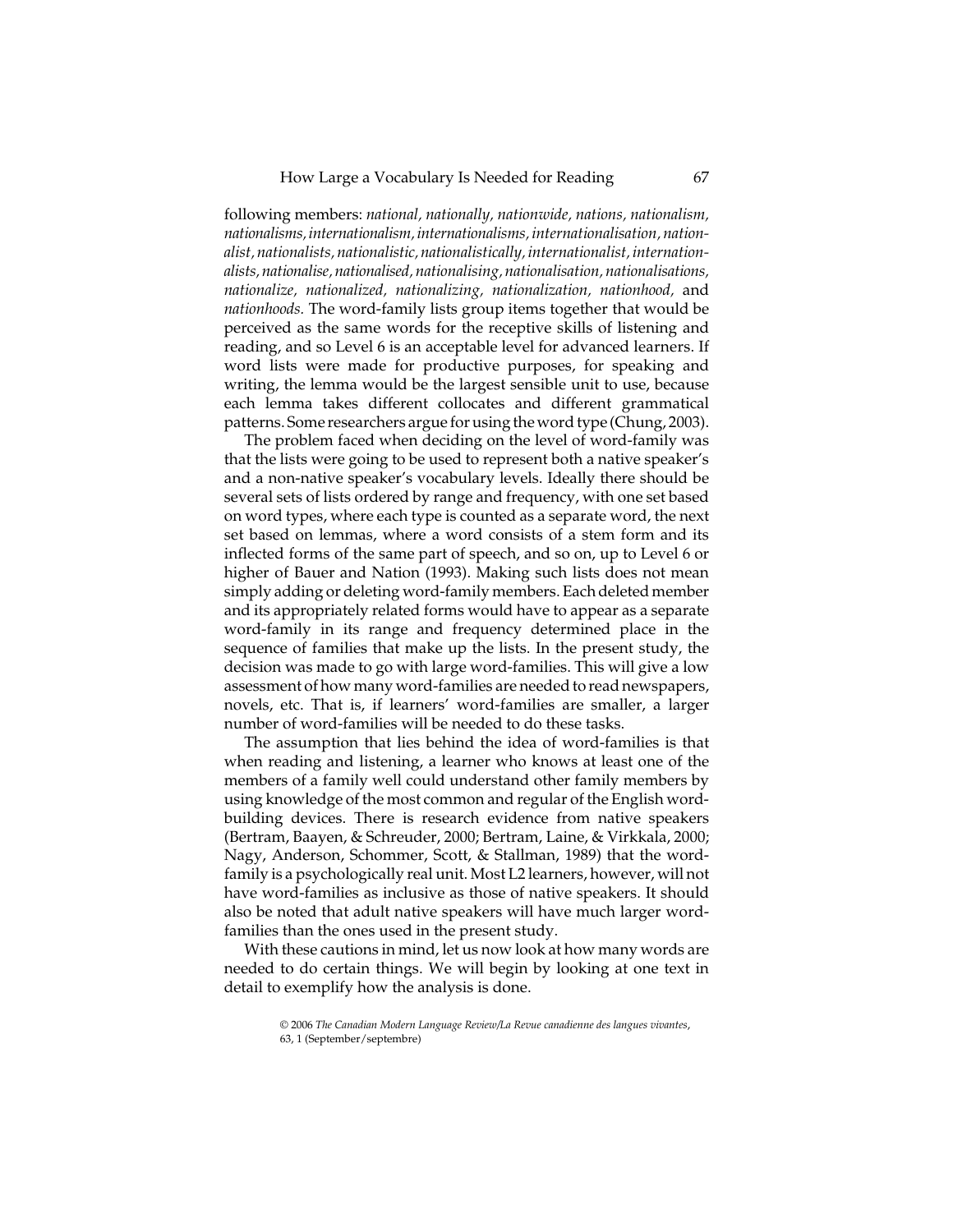# **How many word-families do you need to know to be familiar with most words in** *Lady Chatterley's Lover***?**

The novel *Lady Chatterley's Lover* is just over 121,000 tokens long, and it uses a total of just over 5,000 Level 6 word-families. As Table 3 shows, the words are spread over the 14 most frequent 1,000 word-families of the BNC and beyond. The first row of Table 3 shows that the first 1,000 word-families from the BNC account for 97,944 of the running words (tokens) in the novel. This makes up 80.88% of the total running words; 2,258 different word forms (types) are the source of these tokens. These 2,258 types make up 898 word-families. *A* and *an* are counted as two different types, making up one family. The first 1,000 words account for most of the tokens, types, and families. The sixth 1,000 words in contrast accounted for 832 of the tokens, 364 of the types, and 263 of the families. These figures for the sixth 1,000 word-families from the BNC show that most of the types at this level occurred only once in the novel.

Note that from about the sixth 1,000 onwards, each additional 1,000 word-family provides only a small increase in coverage but still involves a reasonable number of word-families.

Here is an extract from *Lady Chatterley's Lover* with the list levels marked. Unmarked words are in the first 1,000 word-families. Those marked with {2} are in the second 1,000 families, with {3} are in the third 1,000, and so on. Those marked with {15} are proper names.

{15}Constance, his wife, was a {10}ruddy, country-looking girl with {2}soft {2}brown {2}hair and {5}sturdy body, and {2}slow movements, full of {2}unusual {2}energy. She had big, wondering {3}eyes, and a {2}soft {3}mild {2}voice, and seemed just to have come from her {3}native village. It was not so at all. Her father was the once well-known R.A., old Sir {15}Malcolm {15}Reid. Her mother had been one of the {4}cultivated {!}Fabians in the {!}palmy, rather {8}pre-{!}Raphaelite days. Between {3}artists and cultured {4}socialists, {15}Constance and her sister {15}Hilda had had what might be called an {5}aesthetically {2}unconventional {5}upbringing. They had been taken to {7}Paris and {15}Florence and {2}Rome to {2}breathe in {3}art, and they had been taken also in the other direction, to the  ${15}$ Hague and  ${15}$ Berlin, to great  ${4}$ socialist  ${2}$ conventions, where the speakers spoke in every {5}civilized {2}tongue, and no one was {!}abashed.

Table 4 lists the headwords of some of the frequently occurring families found at the fourth 1,000 level and beyond in the novel. Note the topic words like *handsome, bitch, thrill*, etc.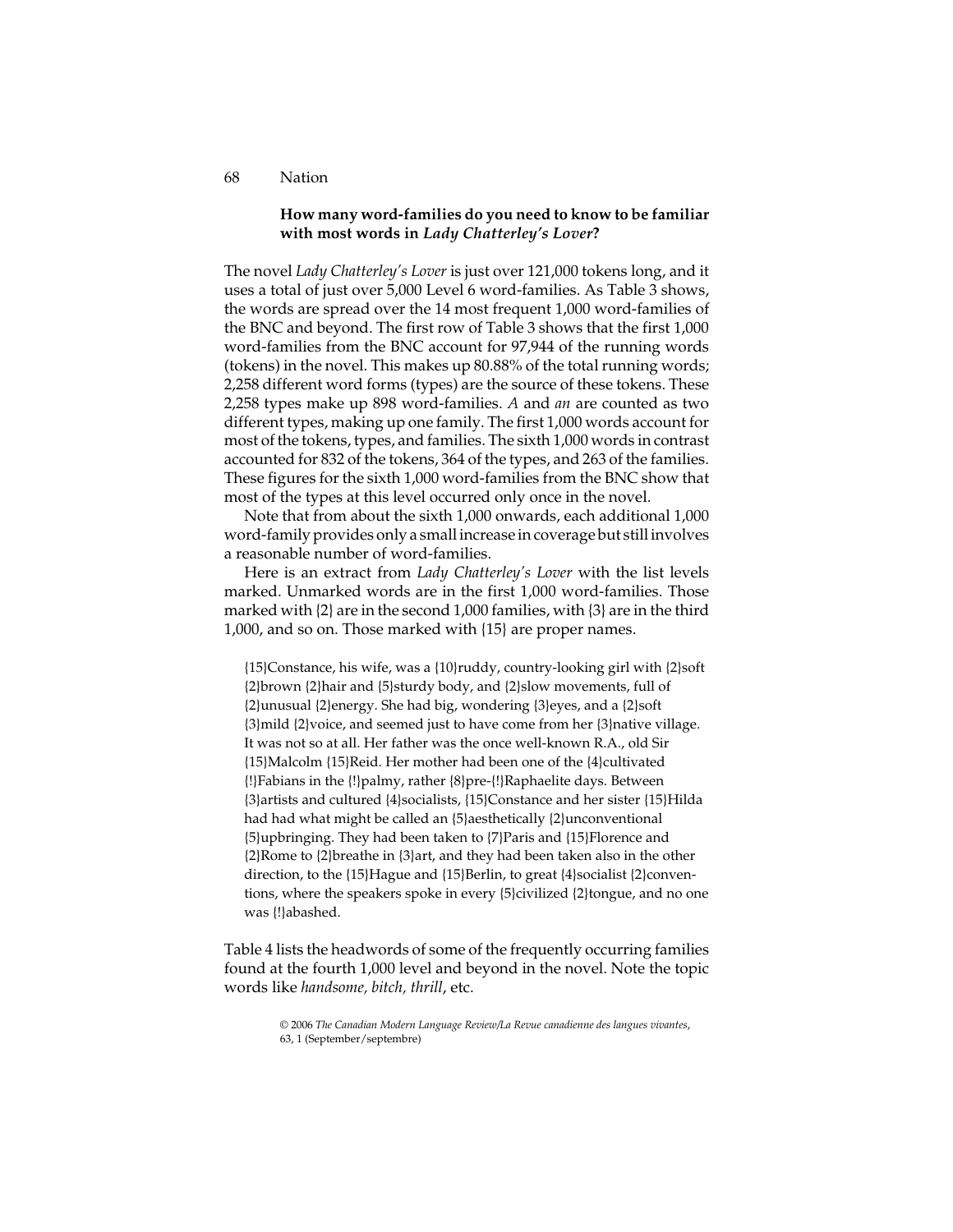| TURCHS, types, and lamines at each word level in <i>Lady Unationey's Lover</i> |                |               |                 |  |  |  |
|--------------------------------------------------------------------------------|----------------|---------------|-----------------|--|--|--|
| Word list (1,000)                                                              | Tokens (%)     | Types $(\%)$  | <b>Families</b> |  |  |  |
| 1                                                                              | 97,944 (80.88) | 2,258 (25.70) | 898             |  |  |  |
| 2                                                                              | 873 (7.21)     | 1,617 (18.47) | 785             |  |  |  |
| 3                                                                              | 3,804(3.14)    | 1,002 (11.44) | 580             |  |  |  |
| 4                                                                              | 2,160 (1.78)   | 717 (8.19)    | 449             |  |  |  |
| 5                                                                              | 1,291 (1.07)   | 550 (6.28)    | 370             |  |  |  |
| 6                                                                              | 832 (0.69)     | 36(4.16)      | 263             |  |  |  |
| 7                                                                              | 733 (0.61)     | 326 (3.72)    | 236             |  |  |  |
| 8                                                                              | 572 (0.47)     | 249 (2.84)    | 189             |  |  |  |
| 9                                                                              | 392 (0.32)     | 202 (2.31)    | 169             |  |  |  |
| 10                                                                             | 290 (0.24)     | 158 (1.80)    | 140             |  |  |  |
| 11                                                                             | 250 (0.21)     | 127 (1.45)    | 111             |  |  |  |
| 12                                                                             | 243 (0.20)     | 99(1.13)      | 84              |  |  |  |
| 13                                                                             | 134 (0.10)     | 71 (0.81)     | 61              |  |  |  |
| 14                                                                             | 34(0.00)       | 21(0.24)      | 18              |  |  |  |
| 15                                                                             | 252 (2.08)     | 212 (2.42)    | 212             |  |  |  |
| Not in the lists                                                               | 1,167 (0.96)   | 784 (8.95)    | ??????          |  |  |  |
| Total                                                                          | 121,099        | 8.757         | 4,565           |  |  |  |

TABLE 3 Tokens, types, and families at each word level in *Lady Chatterley's Lover*

\* The RANGE program is not able to calculate families for words not in the lists.

| TABLE 4                                                                      |
|------------------------------------------------------------------------------|
| Repeated headwords from Lady Chatterley's Lover at low-frequency word levels |

| Word list (1,000) | Examples of repeated headwords        |
|-------------------|---------------------------------------|
|                   | hut, sun, handsome, breast, thrill    |
| 5                 | London, grin, dread, ghastly, dialect |
| 6                 | gentleman, bitch, womb, inert         |
|                   | spite, forlorn, lass                  |
| 8                 | queer, flint, lagoon                  |
| 9                 | nay, quiver, conceit                  |
| 10                | ruddy, navel, potency                 |
| 11                | hazel, knoll, scullery                |
| 12                | ay, coop, nowt                        |
| 13                | Bolshevism, gondola, afore            |
| 14                | bile, crocus                          |

Frequent words not in the lists included *ter, mun, wi, yo,* and *impudence.* These are words that typically bear a close relationship to the topic or genre of the text, the first four representing the dialect of the characters in the book. The words not in the lists are marked by {!} in the text above.

Let us now return to the question of how big a vocabulary you need to be familiar with most words in *Lady Chatterley's Lover*. Table 5 gives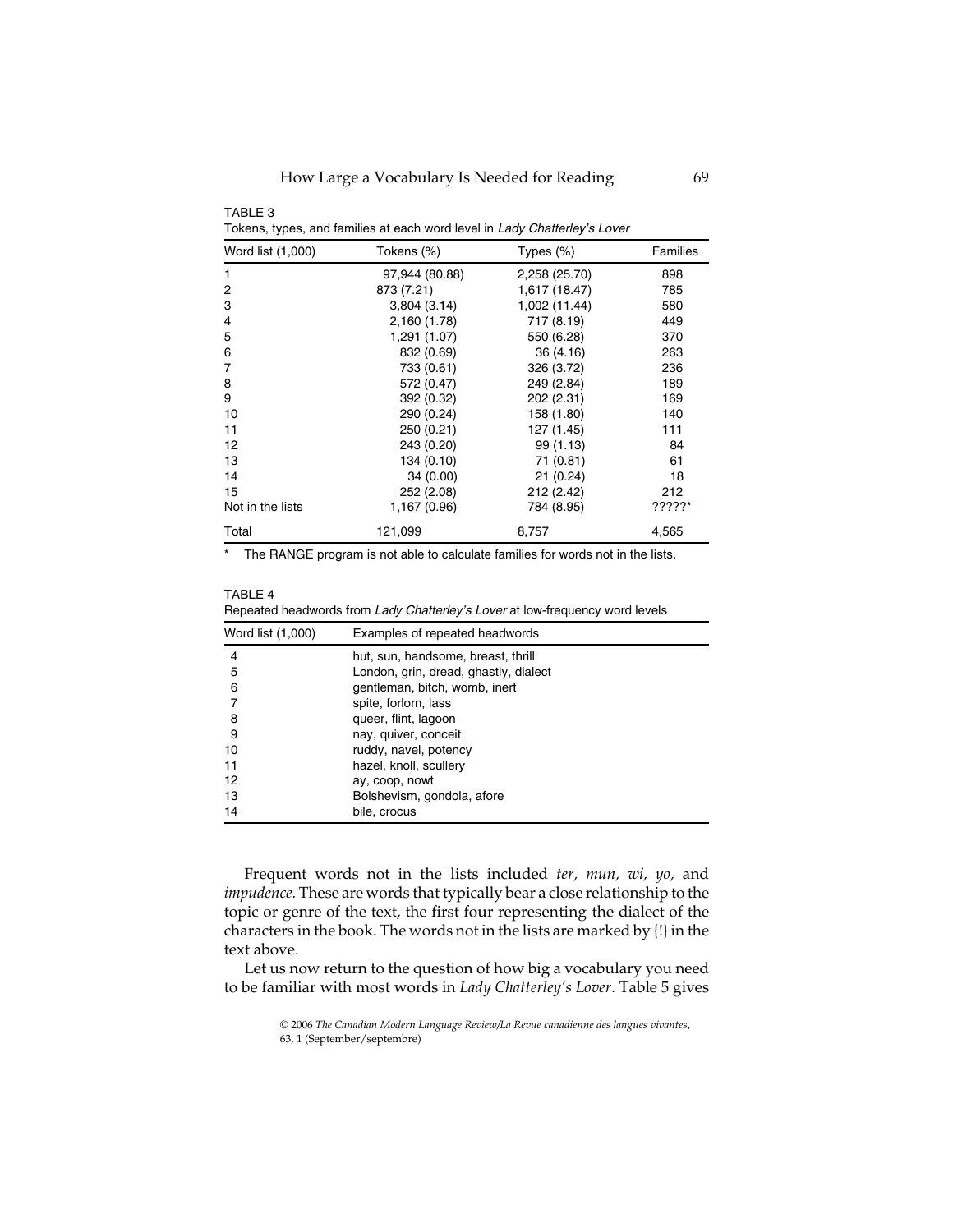# TABLE 5

| Cumulative percentage coverage figures for Lady Chatterley's Lover by the fourteen |
|------------------------------------------------------------------------------------|
| 1,000 word-families from the BNC, with and without proper nouns                    |

| Word list (1,000) | Coverage without<br>proper nouns (%) | Coverage including<br>proper nouns (%) |  |  |
|-------------------|--------------------------------------|----------------------------------------|--|--|
| 1                 | 80.88                                | 82.93                                  |  |  |
| $\overline{2}$    | 88.09                                | 90.14                                  |  |  |
| 3                 | 91.23                                | 93.28                                  |  |  |
| 4                 | 93.01                                | 95.06                                  |  |  |
| 5                 | 94.08                                | 96.13                                  |  |  |
| 6                 | 94.77                                | 96.88                                  |  |  |
| 7                 | 95.38                                | 97.43                                  |  |  |
| 8                 | 95.85                                | 97.90                                  |  |  |
| 9                 | 96.17                                | 98.22                                  |  |  |
| 10                | 96.41                                | 98.46                                  |  |  |
| 11                | 96.62                                | 98.67                                  |  |  |
| 12                | 96.82                                | 98.87                                  |  |  |
| 13                | 96.93                                | 98.98                                  |  |  |
| 14                | 96.96                                | 99.01                                  |  |  |
| Not in the lists  | 97.92                                | 100.00                                 |  |  |

cumulative percentage coverage figures for the tokens in *Lady Chatterley's Lover.* With a vocabulary of 4,000 word-families and assuming that proper nouns are easily understood, 95.06% of the tokens would be familiar. This means that there would be 1 unknown word in about every 20 running words. With a vocabulary of 9,000 words plus proper nouns, 98.22% of the tokens would be familiar. This means there would be 1 unknown word in about every 50 running words. According to Hu and Nation (2000), this is the minimum desired level for comprehending written narrative.

Assuming that proper nouns can be counted as having a minimal learning burden, a vocabulary of 9,000 words would be needed to read *Lady Chatterley's Lover* without encountering an overwhelming amount of known vocabulary. Let us now see if *Lady Chatterley's Lover* is typical of other novels.

#### **How many words do you need to read a novel?**

The novels looked at were *Lord Jim* by Joseph Conrad, *Lady Chatterley's Lover* by D.H. Lawrence, *The Turn of the Screw* by Henry James, *The Great Gatsby* by F. Scott Fitzgerald, and *Tono-Bungay* by H.G. Wells. The texts were taken from the Project Gutenburg site (http://promo.net/pg/). Table 6 summarizes the data.

<sup>© 2006</sup> *The Canadian Modern Language Review/La Revue canadienne des langues vivantes*, 63, 1 (September/septembre)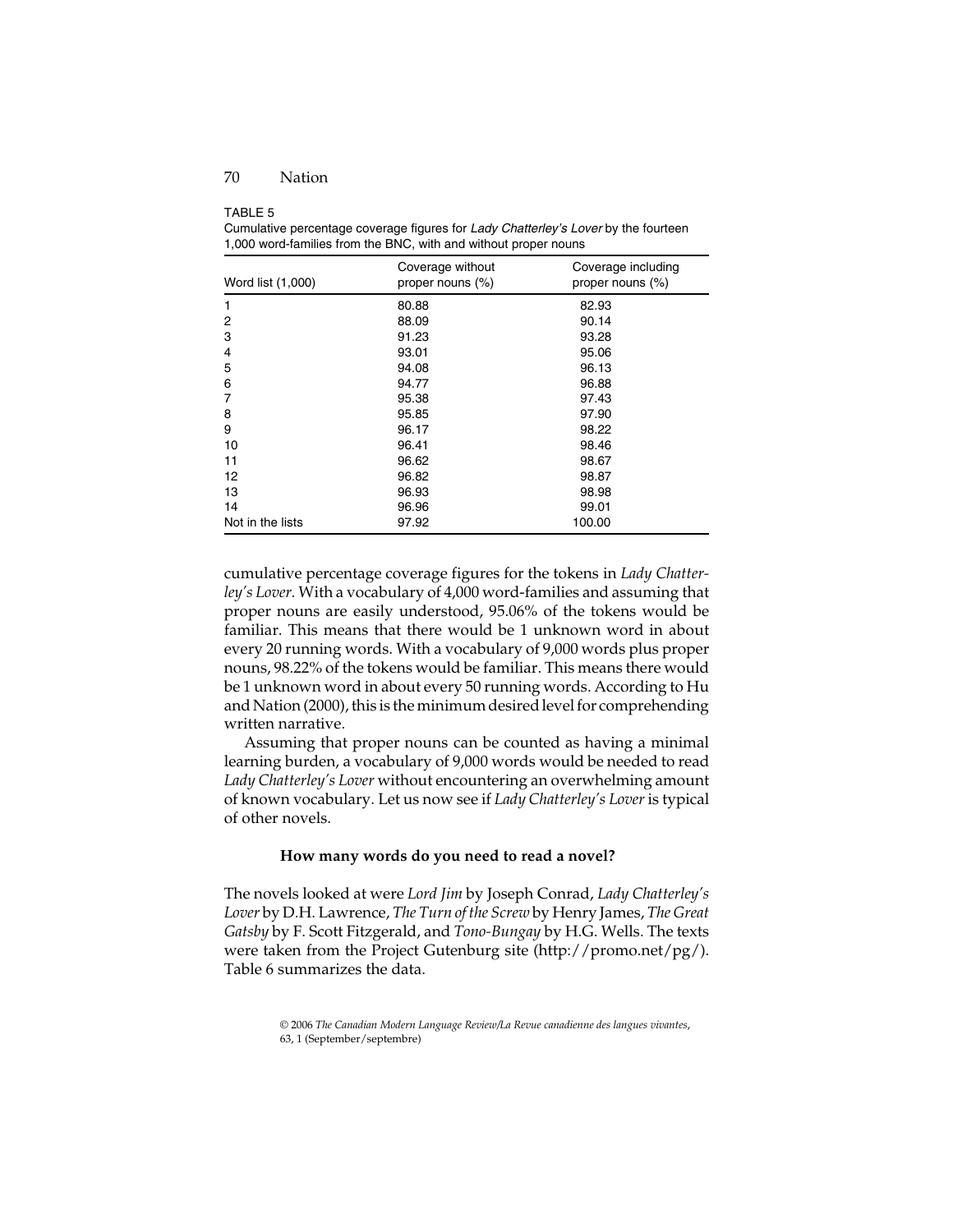| TABLE 6                         |  |
|---------------------------------|--|
| Text coverage in several novels |  |

| Word list              | Lord Jim<br>(%) | Lady Ch.<br>(%) | Screw<br>(%) | Gatsby<br>(%) | Tono-Bungay<br>(%) |
|------------------------|-----------------|-----------------|--------------|---------------|--------------------|
| 2.000                  | 87.29           | 88.09           | 91.71        | 87.71         | 86.95              |
| $4,000 +$ proper nouns | 94.24           | 95.06           | 96.08        | 95.02         | 94.36              |
| $9,000 +$ proper nouns | 98.06           | 98.22           | 98.52        | 98.47         | 98.00              |
| Proper nouns           | 1.04            | 2.05            | 0.50         | 2.12          | 1.55               |

*The Turn of the Screw* reaches 98% with 7,000 word-families plus proper nouns, and *The Great Gatsby* gets there with 8,000. *The Turn of the Screw* has a very small number of proper nouns because there are only four major characters in the novel.

Combining the novels into one corpus gives very similar figures: 2,000 provides coverage of 87.83%, 4,000 plus proper nouns – 94.8%, 9,000 plus proper nouns – 98.24%, proper nouns 1.53%. A vocabulary of 8,000 to 9,000 words is needed to read a novel, and even then, 1 word in 50 will be unfamiliar. A few of these will be repeated topic words, but most will occur only once or twice.

#### **How many word-families do you need to read newspapers?**

Studies with the Academic Word List have shown that reading newspapers can be a good way of encountering the vocabulary that is important for academic study, probably because newspaper writing is largely formal and serious and is marked by the Latinate vocabulary found in a range of academic texts. Over 90% of the words in the Academic Word List come from French, Latin, or Greek (Coxhead, 2000).

The newspaper corpora used in this study consisted of Section A of the parallel LOB, FLOB, Brown, Frown, and Kolaphur corpora. Section A of these corpora is entitled Reportage, and each corpus consists of forty-four 2,000-token collections of news articles. Table 7 gives the coverage figures. The coverage figures are very similar for the five corpora.

Here is an extract from the Frown corpus with the word-list levels marked.

Despite {3}intense White House {4}lobbying, {7}Congress has {2}voted to {5}override the {7}veto of a {3}cable television {2}regulation {3}bill, dealing {7}President {3}Bush the first {7}veto {2}defeat of his {9}presidency just four weeks before the {5}election. Monday night, the {9}Senate {5}overrode

<sup>© 2006</sup> *The Canadian Modern Language Review/La Revue canadienne des langues vivantes*, 63, 1 (September/septembre)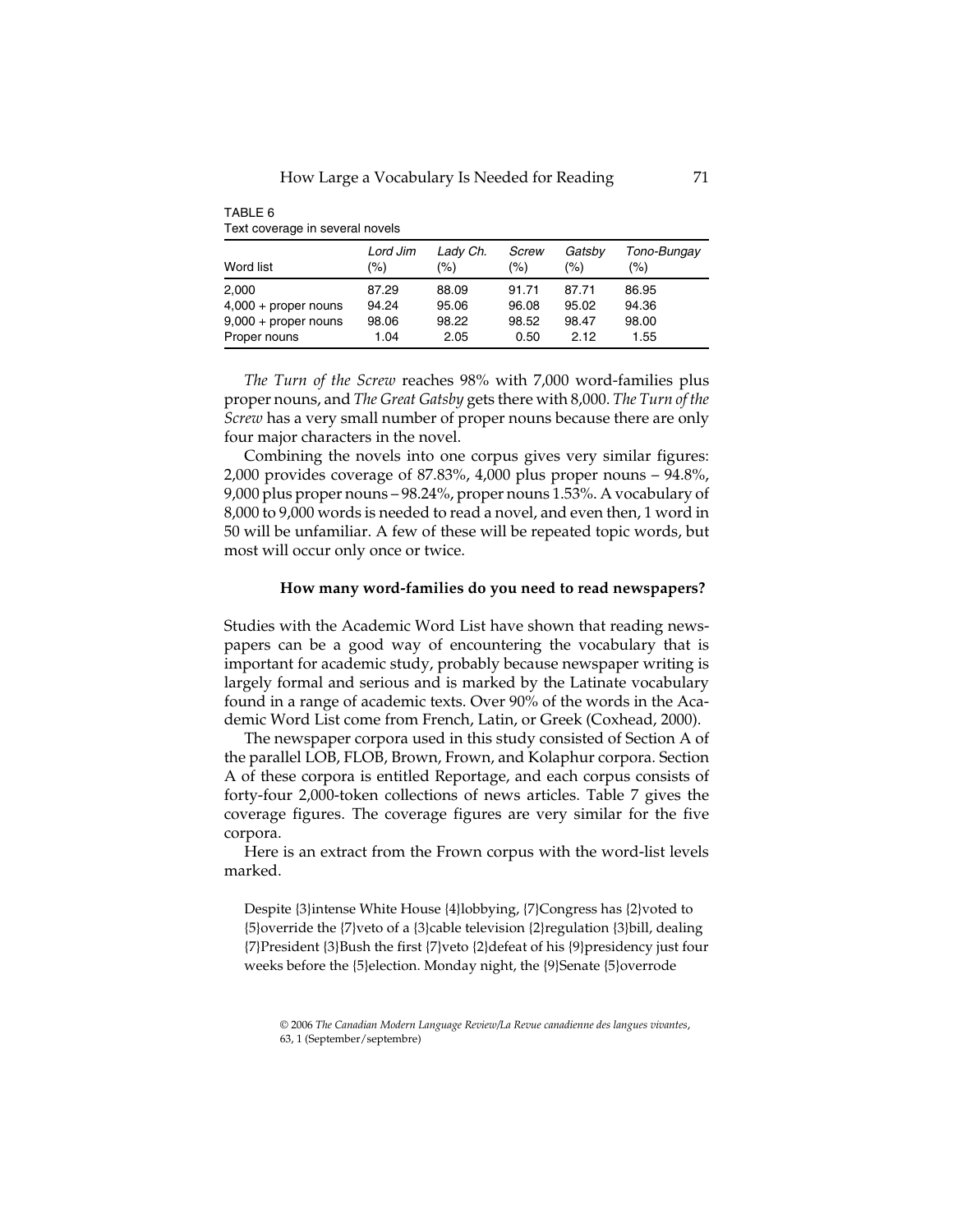TABLE 7

| Percentage text coverage of five newspaper corpora by the BNC word-family lists |            |                    |                     |              |                 |  |
|---------------------------------------------------------------------------------|------------|--------------------|---------------------|--------------|-----------------|--|
| Word list                                                                       | LOB<br>(%) | <b>FLOB</b><br>(%) | <b>Brown</b><br>(%) | Frown<br>(%) | Kolaphur<br>(%) |  |
| 2.000                                                                           | 84.33      | 83.07              | 81.54               | 81.79        | 84.15           |  |
| $4,000 +$ proper nouns                                                          | 95.39      | 95.10              | 94.14               | 93.93        | 94.64           |  |
| $8,000 +$ proper nouns                                                          | 98.31      | 98.03              | 97.60               | 97.28        | 98.05           |  |
| Proper nouns                                                                    | 5.29       | 5.66               | 6.12                | 5.43         | 4.55            |  |

Percentage text coverage of five newspaper corpora by the BNC word-family lists

the  $\{7\}$ veto 74–25, the same  $\{2\}$ margin by which the  $\{2\}$ upper house  $\{3\}$ approved the {3}bill {2}last month and {2}comfortably above the two-thirds majority needed. Not one {7}senator changed sides, a {2}blow to {3}Bush's {3}prestige after he had heavily {4}lobbied {6}Republican {7}senators, {2}urging them not to {3}embarrass him this close to the {5}election.

Note that *Bush* is a proper noun, but RANGE treats it as an occurrence of the noun *bush*, which is in the third 1,000.

Proper nouns account for 4.55% to 6.12% of the running words in newspapers. This high coverage is not surprising, because newspapers are about people, places, and events. The most common 2,000 words in the BNC account for about 83% of the running words. The most frequent 4,000 words from the BNC plus proper nouns account for around 95% of the running words, and to get to the 98% coverage level a vocabulary of at least 8,000 words plus proper nouns is needed. Thus although the first 2,000 words provide greater coverage of novels (88% compared to 83%), novels have fewer proper nouns and thus a similar vocabulary size of around 8,000 to 9,000 words is needed to read newspapers.

# **How many word-families do you need to read graded readers?**

By way of contrast, let us look at the vocabulary knowledge needed to read a simplified text. *The Picture of Dorian Gray* is in the Oxford Bookworms Series at Level 3, which keeps within a vocabulary of 1,000 words. Proper nouns make up 5.55% of the running words in the text. It has a total vocabulary (including proper nouns) of 682 word-families, and is 10,578 words long. Table 8 shows the vocabulary needed to reach 98% coverage. It is spread across the first 3,000 of the BNC because the ordering of the words in the Oxford Bookworms list is not the same as the ordering of the words in the BNC. The Oxford Bookworms list is a more suitable ordering for learners of English.

<sup>© 2006</sup> *The Canadian Modern Language Review/La Revue canadienne des langues vivantes*, 63, 1 (September/septembre)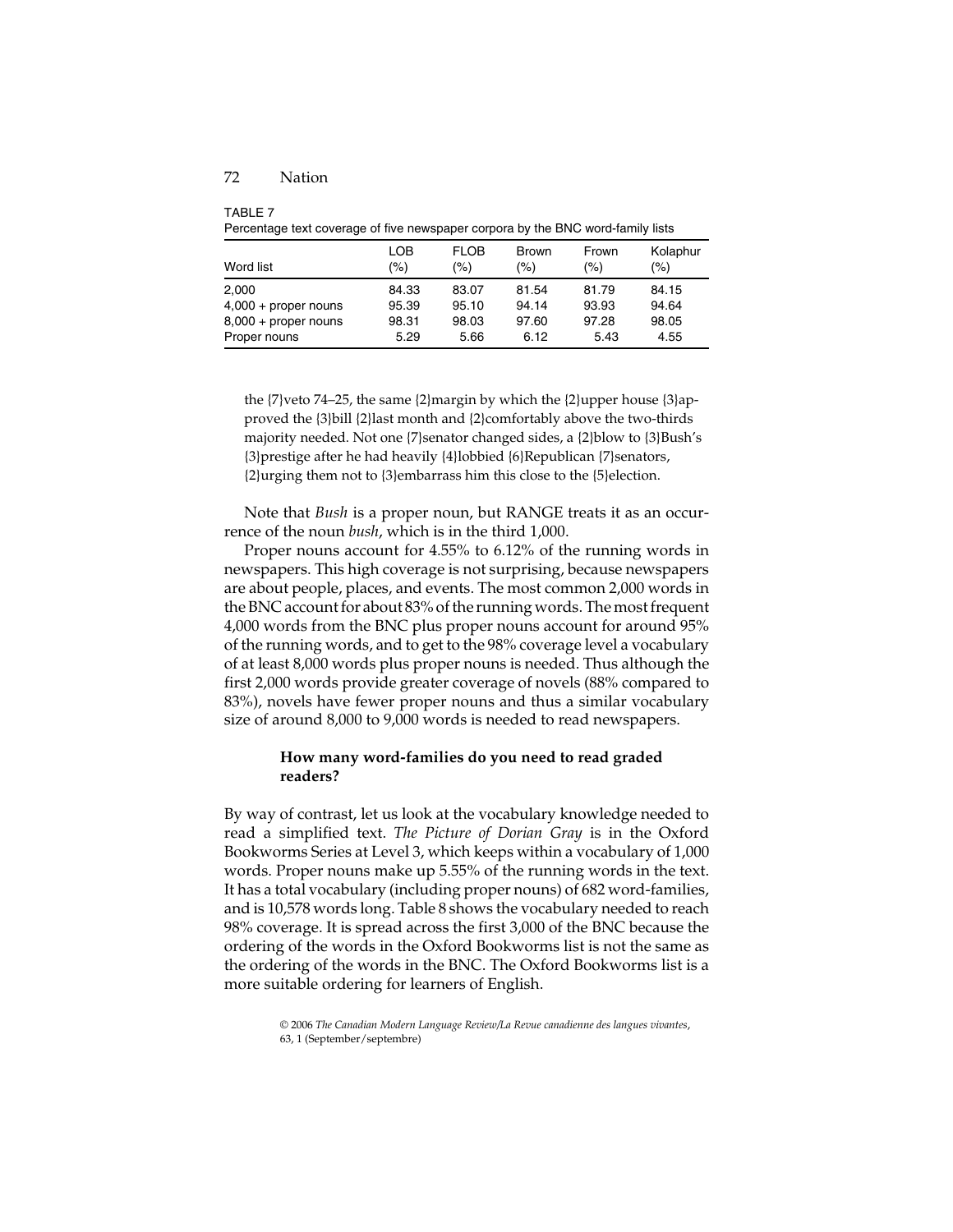| TABLE 8<br>Word levels and text coverage in The Picture of Dorian Gray |              |  |  |
|------------------------------------------------------------------------|--------------|--|--|
| Word list                                                              | Coverage (%) |  |  |
| 2,000                                                                  | 91.20        |  |  |
| $2,000 +$ proper nouns                                                 | 96.75        |  |  |
| $3,000 +$ proper nouns                                                 | 98.86        |  |  |
| Proper nouns                                                           | 5.55         |  |  |

There are no words in the novel from the ninth 1,000 onwards and none outside the lists (excluding proper nouns). There are only 20 words from the fourth to ninth 1,000, including *opium, ache, Paris, disease, gentleman, gallery, lazy, drip,* and *London.*

Only a small vocabulary is needed to read this book, and there are few words outside the very high-frequency words to burden the reader.

So far we have looked only at written text. Let us now look at some kinds of spoken text to see what vocabulary size would be needed to cope with those. A weakness of this analysis, however, is that the word lists are made from a corpus that is 90% written. While all the words that are common in spoken English are certainly in the lists, they may not be at the higher-frequency levels of the lists. Lists based solely on spoken corpora would put several of the words in the higher-frequency lists.

# **How many word-families do you need to know to be familiar with most words in a children's movie?**

The popular children's movie *Shrek* was chosen for analysis. The script, excluding stage directions, is almost 10,000 tokens long, and uses a total of almost 1,100 word-families. As Table 9 shows, the words are spread over the 14 most frequent 1,000 word-families of the BNC and beyond. Table 9 shows that the first 1,000 word-families from the BNC account for 8,141 of the running words (tokens) in the movie, comprising 81.54% of the total running words. The first row shows that 708 different word forms (types) are the source of these tokens. These 708 types reduce to 479 word-families. The first 1,000 words account for most of the tokens, types, and families. The sixth 1,000 words in contrast accounted for only 33 of the tokens, 27 of the types, and 23 of the families. These figures for the sixth 1,000 word-families from the BNC show that most of the types occurred only once. Twenty-seven types accounted for 33 tokens.

The coverage of the third 1,000 is high because fillers like *um* and *er* and interjections *oh, uh,* and signs of astonishment *aah* and *ah* are included at that level.

<sup>© 2006</sup> *The Canadian Modern Language Review/La Revue canadienne des langues vivantes*, 63, 1 (September/septembre)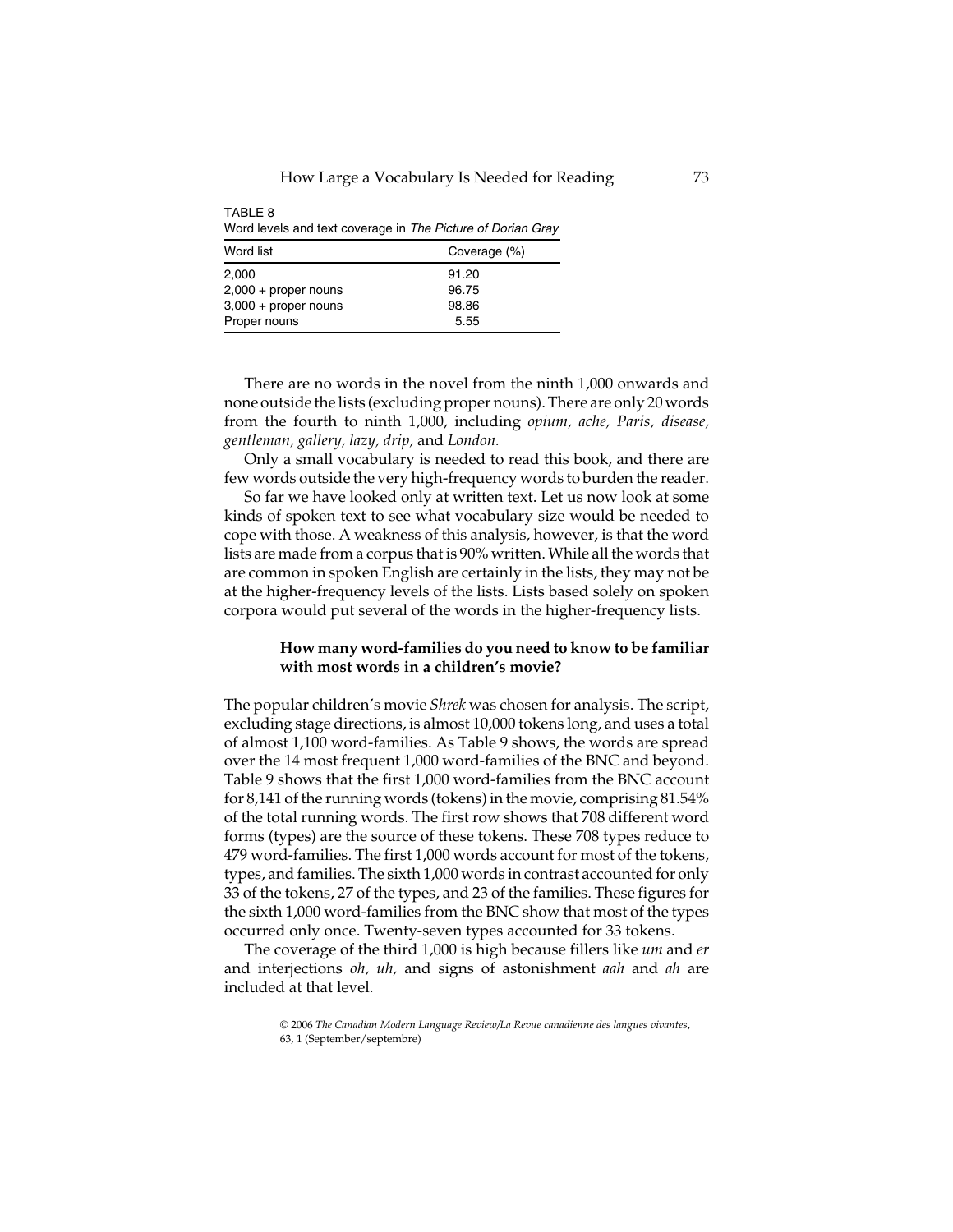TABLE 9 Tokens, types, and families in *Shrek*

| Word list        | Tokens (%)    | Types $(\%)$ | Families |
|------------------|---------------|--------------|----------|
| 1                | 8,141 (81.54) | 708 (49.65)  | 479      |
| 2                | 489 (4.90)    | 252 (17.67)  | 210      |
| 3                | 63 (6.37)     | 164 (11.50)  | 128      |
| 4                | 246 (2.46)    | 92 (6.45)    | 80       |
| 5                | 88 (0.88)     | 49 (3.44)    | 47       |
| 6                | 33(0.33)      | 27 (1.89)    | 23       |
| 7                | 13(0.13)      | 12 (0.84)    | 11       |
| 8                | 13(0.13)      | 12 (0.84)    | 12       |
| 9                | 16(0.16)      | 14 (0.98)    | 14       |
| 10               | 8(0.08)       | 7(0.49)      | 7        |
| 11               | 9(0.09)       | 9(0.63)      | 8        |
| 12               | 7(0.07)       | 7(0.49)      | 7        |
| 13               | 31(0.31)      | 9(0.63)      | 9        |
| 14               | 33(0.33)      | 3(0.21)      | 2        |
| Proper nouns     | 147 (1.47)    | 15 (1.05)    | 15       |
| Not in the lists | 74 (0.74)     | 46 (3.23)    | 44       |
| Total            | 9,984         | 1,426        | 1,097    |

Here is an extract from *Shrek* with the list levels marked. Unmarked words are in the first 1,000 word-families.

- This {7}cage is too small.
- Please, don't turn me in. I'll never be {5}stubborn again. I can change. Please! Give me another chance!
- {3}Oh, {2}shut up.
- {3}Oh!
- {2}Next!
- What have you got?
- This little {2}wooden {5}puppet.
- I'm not a {5}puppet. I'm a real boy.
- Five {4}shillings for the {2}possessed {3}toy. Take it away.
- Father, please! Don't let them do this!
- Help me!
- {2}Next! What have you got?
- Well, I've got a talking {4}donkey.

Table 10 lists the headwords of the frequently occurring families found at the fourth 1,000 level and beyond. The proper nouns have been listed together. Note the topic words like *donkey, dragon, ogre*, etc.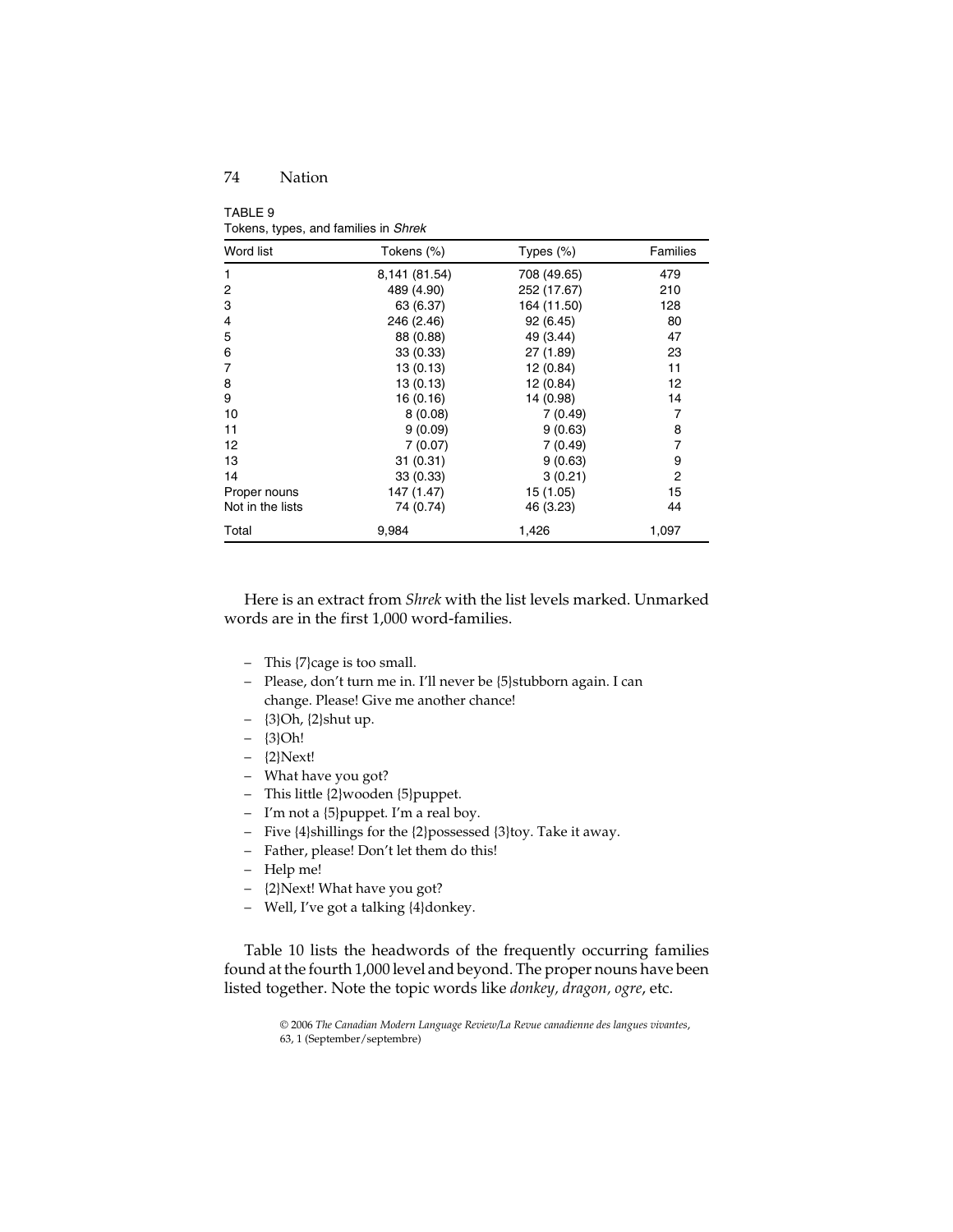|                   | Repeated headwords from Shrek at low-frequency word levels                    |
|-------------------|-------------------------------------------------------------------------------|
| Word list (1,000) | Examples of repeated headwords                                                |
| 4                 | donkey (42), dragon (15), damn, knight (11), quest, guy, noble,<br>spell, sun |
| 5                 | swamp (20), hideous, butt, fiery, kidding, puppet, stubborn,<br>tournament    |
| 6                 | ass, boulder, groom, hum, magnitude, witch, ballad                            |
| 7                 | freak                                                                         |
| 8                 | firewood                                                                      |
| 9                 | coward, dumb                                                                  |
| 10                | lava                                                                          |
| 11                | yank                                                                          |
| 13                | whoa (11), muffin, steed, yonder                                              |
| 14                | ogre (25)                                                                     |

TABLE 10

It might be argued that the words occurring beyond the fifth 1,000 are words typical of any children's movies. To check this possibility, the vocabulary of *Shrek* was compared to the vocabulary in *Toy Story,* another children's movie. Table 11 presents the data.

As Table 11 shows, beyond the fifth 1,000 level, there are only eight words that occur in both movies. For comparison with Table 10, which lists words from the lower-frequency levels in *Shrek,* here are some of the words from the lower-frequency lists in *Toy Story*: *alloy, atrocity, blink* (seventh 1,000), *buddy, eyeball, jettison* (eighth 1,000), *annihilate, podium* (ninth 1,000), *alpha, buzz, dinosaur* (fourteenth 1,000).

Clearly each movie will bring its own vocabulary from the whole range of levels. As is typical of most texts and collections of texts, a very large proportion of the families will occur only once. In *Shrek* 578 of the 1097 families (53%) occurred only once. It would be impossible even from a brief plot summary of the movie to predict what words from the low-frequency levels would occur.

Let us now return to the question of how big a vocabulary you need in order to be familiar with most words in *Shrek.* Table 12 gives cumulative percentage coverage figures for the tokens in *Shrek.* Proper nouns account for 1.47% of the running words in *Shrek.* With a vocabulary of 4,000 word-families, and assuming that proper nouns are easily understood, 96.70% of the tokens would be familiar to children watching the movie. This means that there would be 1 unknown word in about every 30 running words. With a vocabulary of 7,000 words plus proper nouns, 98.08% of the tokens would be familiar to children watching the movie. This means there would be 1 unknown word in about every 50 running words.

<sup>© 2006</sup> *The Canadian Modern Language Review/La Revue canadienne des langues vivantes*, 63, 1 (September/septembre)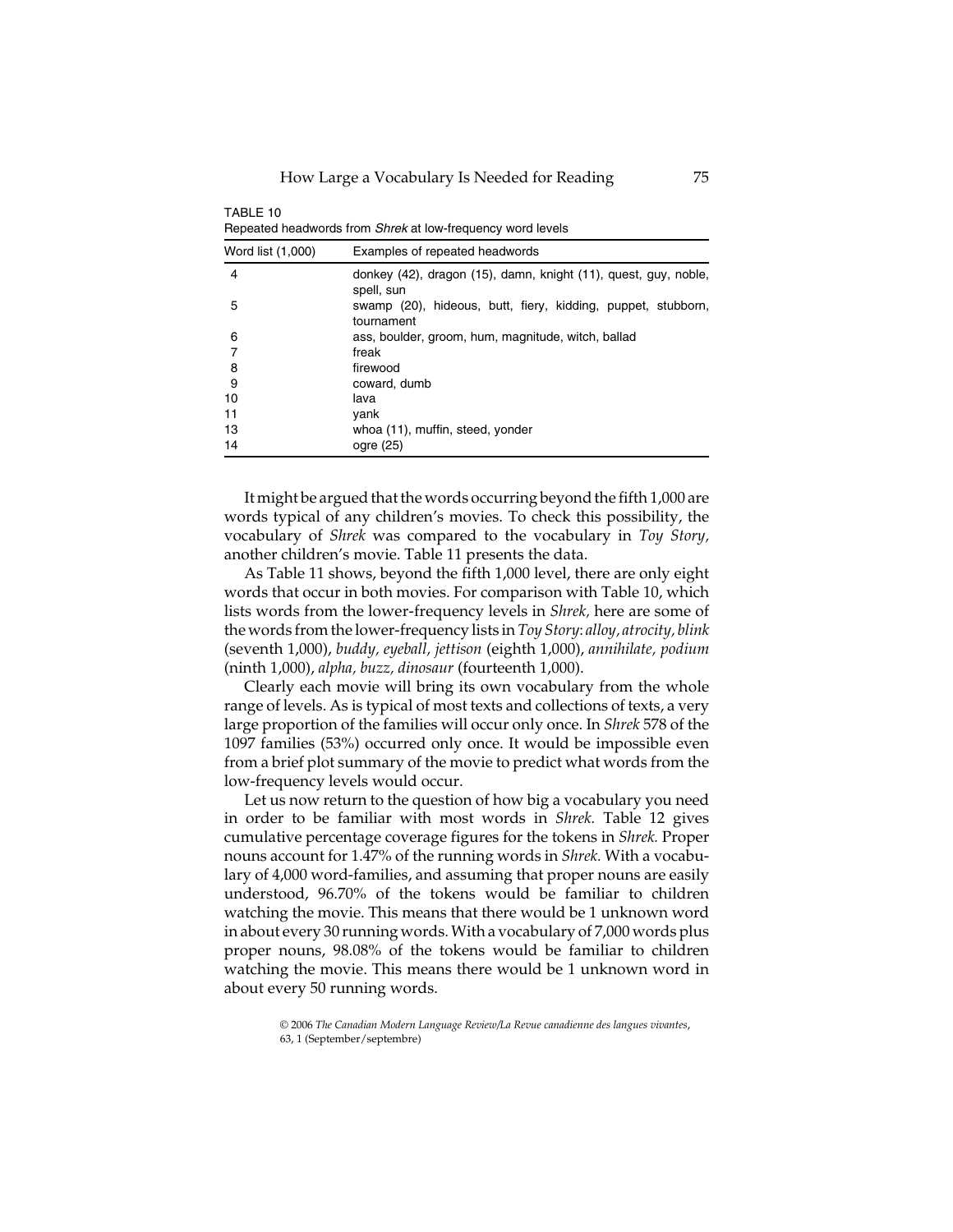| TABLE 11                                                                       |  |
|--------------------------------------------------------------------------------|--|
| Number of word families from the fourth 1,000 level on, in Shrek and Toy Story |  |

| Word list (1,000) | Total word families | Word families occurring in both movies |
|-------------------|---------------------|----------------------------------------|
| 4                 | 125                 | 17                                     |
| 5                 | 83                  | 4 farewell, glow, kid (v.), shave      |
| 6                 | 50                  | 1 hug                                  |
|                   | 37                  | 1 freak                                |
| 8                 | 27                  |                                        |
| 9                 | 35                  | 2 heck, slime                          |
| 10                | 24                  | 2 karate, trash                        |
| 11                | 23                  |                                        |
| 12                | 18                  |                                        |
| 13                | 18                  | 1 whoa                                 |
| 14                | 5                   |                                        |
| Not in the lists  | 111                 | 1 hallelujah                           |

| TABLE 12                                                                              |  |  |
|---------------------------------------------------------------------------------------|--|--|
| Cumulative percentage coverage figures for <i>Shrek</i> by word families from the BNC |  |  |

| Word list (1,000) | Coverage without<br>proper nouns (%) | Coverage including<br>proper nouns (%) |
|-------------------|--------------------------------------|----------------------------------------|
| 1                 | 81.54                                | 83.01                                  |
| 2                 | 86.44                                | 87.91                                  |
| 3                 | 92.81                                | 94.28                                  |
| 4                 | 95.27                                | 96.74                                  |
| 5                 | 96.15                                | 97.62                                  |
| 6                 | 96.48                                | 97.95                                  |
| 7                 | 96.61                                | 98.08                                  |
| 8                 | 96.74                                | 98.21                                  |
| 9                 | 96.90                                | 98.37                                  |
| 10                | 96.98                                | 98.45                                  |
| 11                | 97.07                                | 98.54                                  |
| 12                | 97.14                                | 98.61                                  |
| 13                | 97.45                                | 98.92                                  |
| 14                | 97.78                                | 99.25                                  |
| Not in the lists  | 98.53                                | 100.00                                 |

These vocabulary sizes are not essential for watching and enjoying *Shrek.* Two-year-olds watch *Shrek* with pleasure and get absorbed in the movie. Eight- and nine-year-olds memorize the script from having watched it so many times. A movie has the advantage of providing strong visual support. It has the disadvantage of using spoken language, which is heard and then is gone.

Beyond the sixth 1,000 level, excluding 15 proper nouns, *Shrek* contains 134 word-families (see Table 9). A few of these like *hum, bedtime, dumb,* and *gingerbread* may already be known to children, but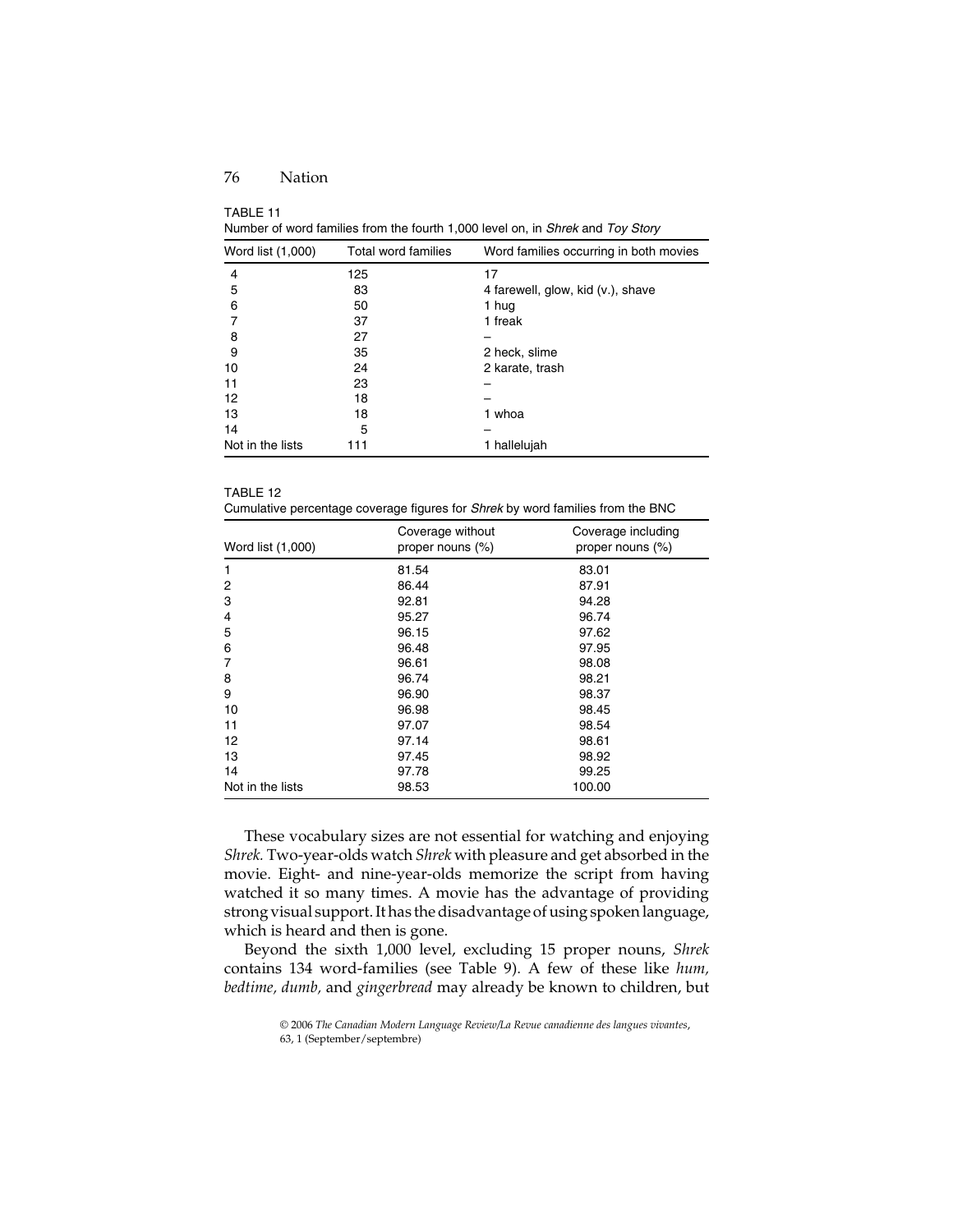the rest are potential useful additions to their vocabulary. Watching movies could be very good for vocabulary growth.

# **How many words do you need to cope with unscripted spoken English?**

Movies are scripted spoken language, which may differ from spontaneous unscripted spoken language. Two parts of the Wellington Corpus of Spoken English were used to look at the vocabulary of unscripted spoken English. Each part was around 100,000 words long. Two parts were used rather than the whole corpus so that proper nouns could be properly dealt with. Each time a new text is used, there are usually proper nouns not in the proper noun list used by RANGE, and so quite a number of additions are needed to the proper noun list to make sure that proper nouns are separated from other words not in the 14 word lists. One section involved talk-back radio and interviews. In talk-back radio, listeners phone in with their spontaneous comments on the issue being discussed. The other section involved friendly conversation between family members and friends.

Proper nouns account for around 1% of the running words in the spoken selections. Table 13 shows that 3,000 word-families plus proper nouns give over 95% coverage, and 6,000 to 7,000 word-families are needed to get 98% coverage.

Clearly, spoken language makes slightly greater use of the highfrequency words of the language than written language does. Against this we need to consider that greater text coverage than 98% may be needed to cope effectively with the transitory nature of spoken language. A slightly biasing factor in these two samples is that they are both from the Wellington Spoken corpus, and *Zealand* and *Wellington* occur in the ninth 1,000 list, and *Maori* occurs in the fourteenth 1,000. If these were at higher-frequency levels, the coverage of the high-frequency words would have been about 0.4% higher.

| Word list (1,000)  | Talk-back, interview (%) | Conversation (%) |
|--------------------|--------------------------|------------------|
| 2                  | 89.41                    | 89.35            |
| $3 +$ proper nouns | 96.52                    | 96.03            |
| $6 +$ proper nouns | 98.26                    | 97.67            |
| $7 +$ proper nouns | 98.62                    | 97.95            |
| Proper nouns       | 1.29                     | 1.03             |

TABLE 13 Percentage text coverage of two collections of spoken English by the BNC wordfamilies lists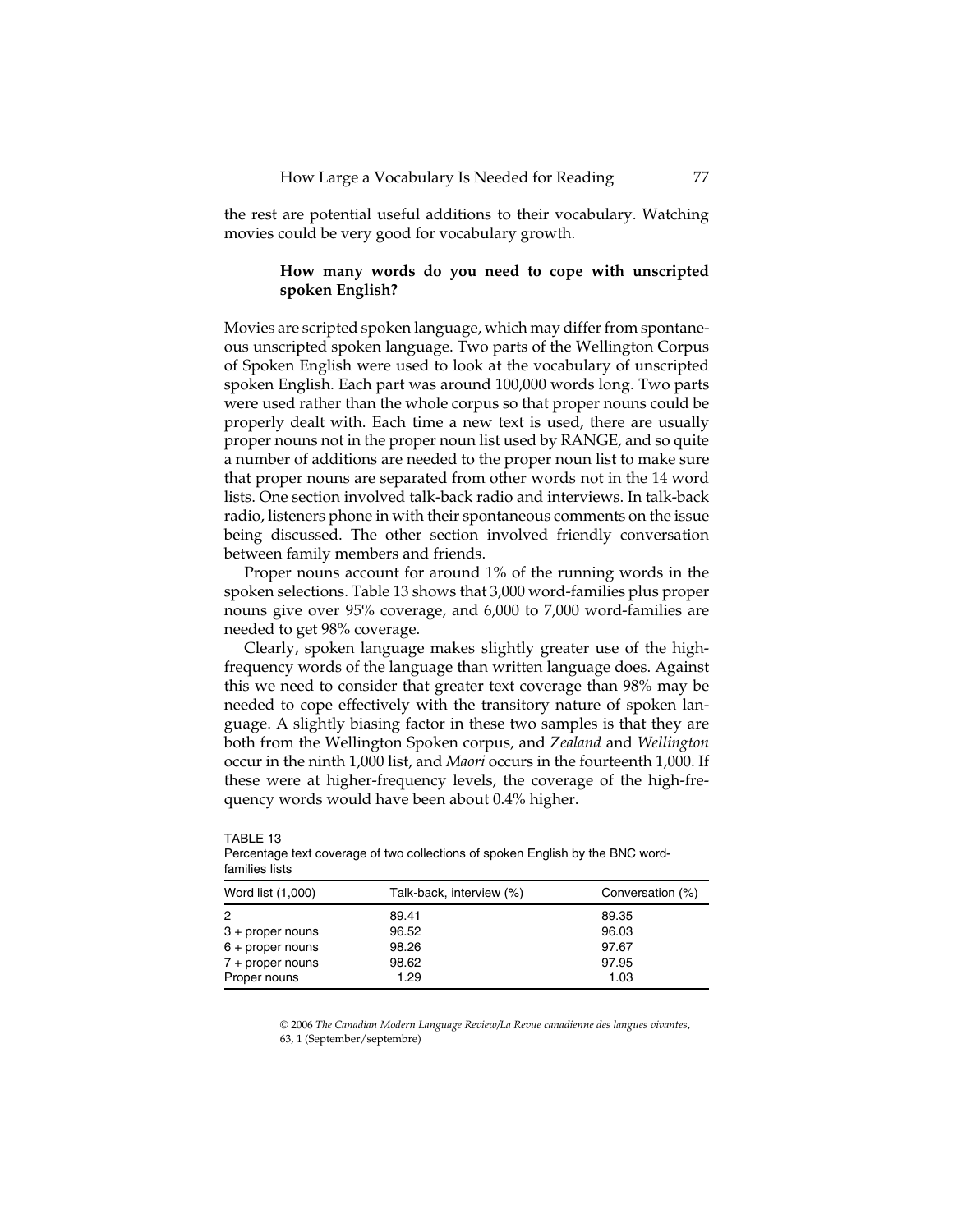Will the inclusion of frequently occurring topic words from the lowfrequency levels reduce the number of words needed?

When learners read a text or watch a movie or listen to a conversation, there are words that recur because they are closely related to the topic of the text. For example, in *Shrek* the low-frequency words *ogre, swamp, donkey, dragon,* and *knight* occur very often. Similarly in *Lady Chatterley's Lover,* the low-frequency words *ravish, ay, quiver, collier, flint,* and *recoil* occur often. If the learners work out what these words mean early in the text, then their later occurrences are like occurrences of known words, not unfamiliar words. If these topic words are taken out of the low-frequency lists and are considered as known words, does this reduce the size of the vocabulary that learners needed to cope with the texts?

We can investigate this possibility by seeing if words that occur often at the last frequency level needed to reach 98% coverage and the frequency levels beyond that produce a coverage of the text that is greater than the coverage of the last frequency level needed to reach 98%. For example, in *Shrek,* just over 6,000 words are needed to reach 98% coverage. The sixth 1,000 word level covers 0.33% of the running words. Two words occur more than 10 times in the sixth to fourteenth 1,000 levels: *whoa* (11 occurrences) and *ogre* (32 occurrences). These cover 0.43% of the running words, which is greater than the coverage of the sixth 1,000 level – 0.33%. Thus by considering these highly repeated words as known, only 5,000 words would be needed to reach 98% coverage, a saving of a 1,000 word-level.

Similarly in a much longer text, *Lady Chatterley's Lover*, 8,000 words are needed to reach 97.93% coverage. The eighth 1,000 covers 0.47% of the running words. The 24 words occurring 10 times or more from the eighth 1,000 level on cover 0.36% of the running words – not enough to reduce the number of words needed. If 9,000 words were considered as the number needed (they provide 98.25% coverage, and the ninth 1,000 by itself provides 0.32% coverage), the topic words from the ninth 1,000 inclusive on provide 0.21% coverage, which, added to the coverage of the 8,000 words, would give 98.14% coverage. This figure is a little lower than the 98.25% coverage provided by the 9,000 words but is over 98%. This is a saving, 1,000 words less, but as with *Shrek,* it is a negligible saving in that we are dealing with changes in coverage of well under  $0.5%$ 

The 98% target coverage assumes that the learners do not use a dictionary or get help from some other source outside the text. If learners could draw on such help, then a slightly lower coverage figure would be acceptable. However, if the coverage figure were 95%, this

<sup>© 2006</sup> *The Canadian Modern Language Review/La Revue canadienne des langues vivantes*, 63, 1 (September/septembre)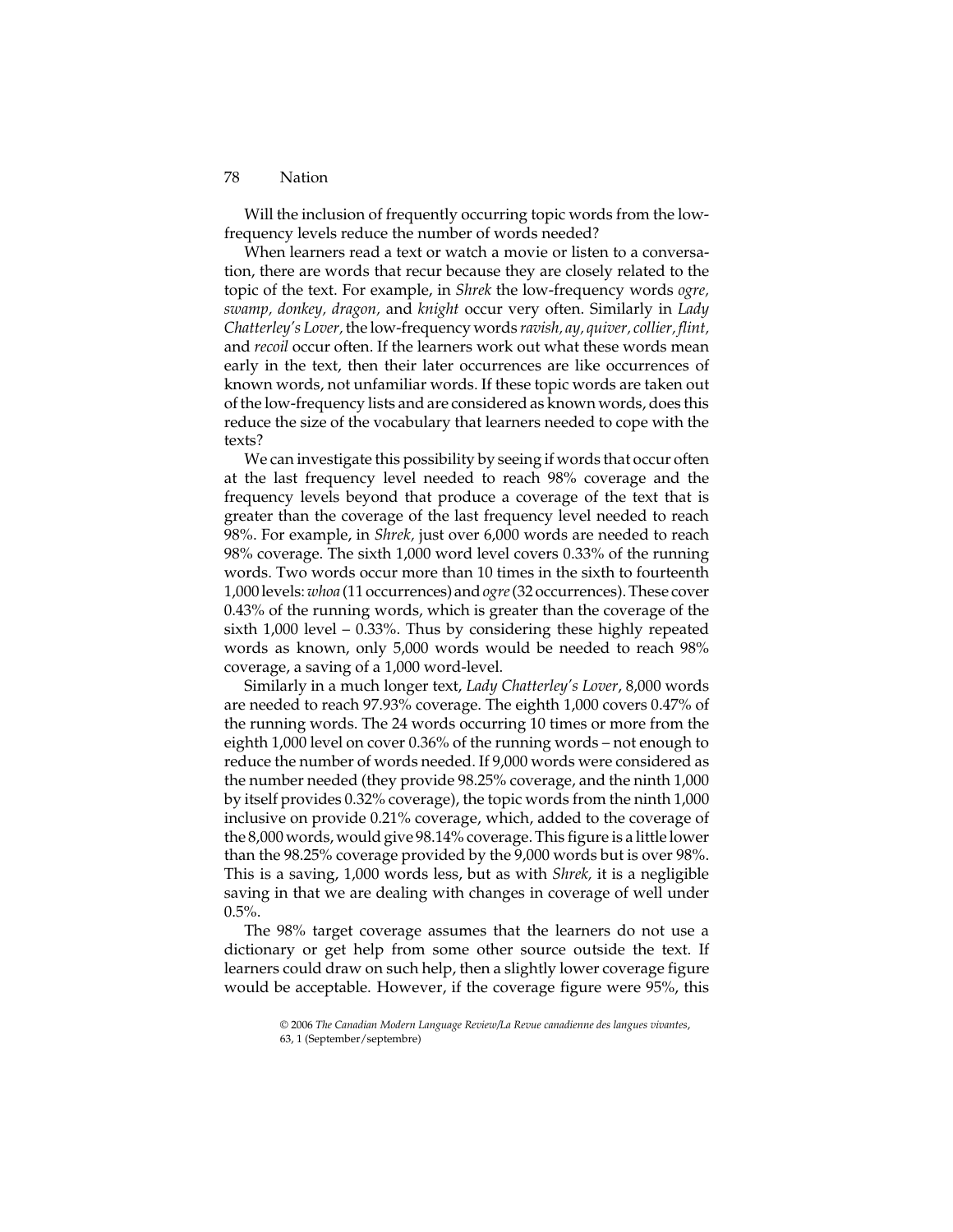would mean learners would be dealing with 1 unknown word in every two lines of text (1 unknown word in 20), or with 7 unknown words in every minute of speech at 150 words per minute.

# **Conclusions**

If we take 98% as the ideal coverage, a 8,000–9,000 word-family vocabulary is needed for dealing with written text, and 6,000–7,000 families for dealing with spoken text.

Clearly, spoken language makes slightly greater use of the highfrequency words of the language than written language does. In contrast, we need to consider that text coverage greater than 98% may be needed to cope effectively with the transitory nature of spoken language. The data we have looked at in this article suggest the following conclusions.

- 1. The greatest variation in vocabulary coverage is most likely to occur in the first 1,000 words, and in the proper nouns. The first 1,000 plus proper nouns cover 78%–81% of written text, and around 85% of spoken text.
- 2. The fourth 1,000 and fifth 1,000 words provide around 3% coverage of most written text, and 1.5%–2% coverage of spoken text.
- 3. The four levels of the sixth to ninth 1,000 provide around 2% coverage of written text and around 1% coverage of spoken text.
- 4. The five levels of tenth to fourteenth 1,000 provide coverage of less than 1% of written text and 0.5% of spoken.

Table 14 summarizes these data.

 $\blacksquare$ 

There are fairly stable figures for coverage within a genre such as newspapers, novels, or in the planned corpora of LOB, Brown, etc.

| Levels           | Number of<br>levels | Approximate written<br>coverage $(\%)$ | Approximate spoken<br>coverage $(\%)$ |
|------------------|---------------------|----------------------------------------|---------------------------------------|
| 1st 1,000        |                     | 78-81                                  | $81 - 84$                             |
| 2nd 1,000        |                     | $8 - 9$                                | $5 - 6$                               |
| 3rd 1,000        |                     | $3 - 5$                                | $2 - 3$                               |
| 4th-5th 1,000    | 2                   | з                                      | $1.5 - 3$                             |
| 6th-9th 1,000    | 4                   | 2                                      | $0.75 - 1$                            |
| 10th-14th 1,000  | 5                   | < 1                                    | 0.5                                   |
| Proper nouns     |                     | $2 - 4$                                | $1 - 1.5$                             |
| Not in the lists |                     | $1 - 3$                                |                                       |

| TABLE 14                                                          |  |  |
|-------------------------------------------------------------------|--|--|
| Average coverage and range of coverage of a series of word levels |  |  |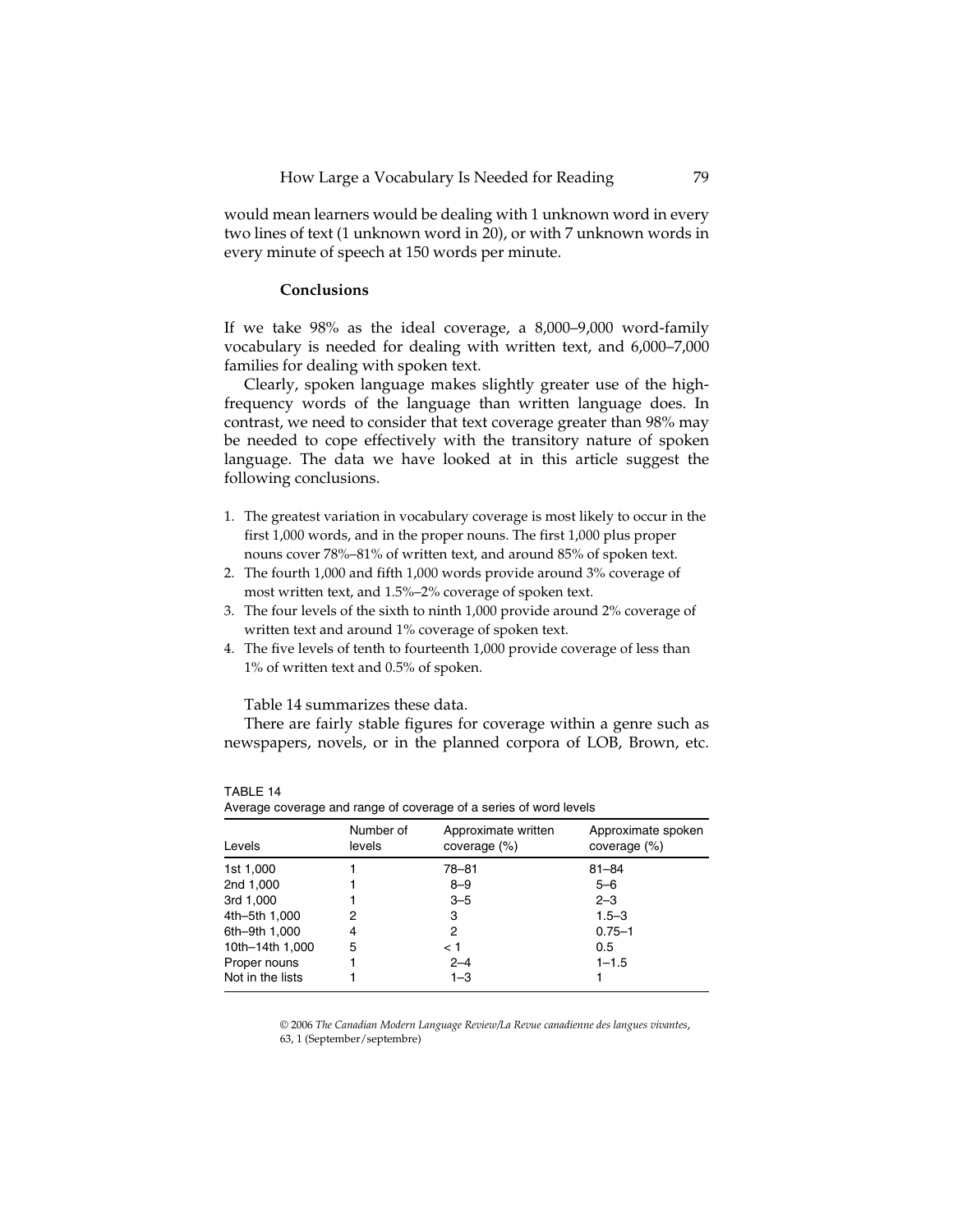Coverage figures for the first 1,000 within a single genre typically vary by no more than 2% or 3%, and variation at the second 1,000 word level is at less than 2%. The raw figures of the range of variation, of course, decreases going down the frequency levels. The few exceptions usually have an obvious explanation, such as the small number of characters in *The Turn of the Screw* or the effect of New Zealand topic words in the New Zealand corpora.

The lists are now available in a revised form at http://www. vuw.ac.nz/lals/staff/paul-nation/nation.aspx and as part of a Web profiler at http://www.lextutor.ca/vp/bnc/. The words in the revised lists are sequenced largely according to their range and frequency in the 10 million spoken section of the BNC. They are now an alternative to use in the RANGE program instead of the two 1,000 word lists from the General Service List (West, 1953) and the Academic Word List (Coxhead, 2000), which have been used with RANGE and the vocabulary profiling programs up till now. The disadvantage of the BNC lists is that the Academic Word List is not separated out from the frequency levels, and so this important special purposes vocabulary cannot be looked at. In the BNC lists, the Academic Word List vocabulary is spread from the first 1,000 words to the tenth 1,000 words (also see Nation, 2004). On the other hand, the BNC lists cover a very large amount of vocabulary and thus give more detailed estimates of the vocabulary load of texts. The BNC lists are also more recent than the General Service List.

**Paul Nation** is a professor in applied linguistics at Victoria University of Wellington, New Zealand. He has taught in Indonesia, Thailand, the United States, Finland, and Japan. His books include *Teaching and Learning Vocabulary* (Heinle & Heinle, 1990), *New Ways in Teaching Vocabulary* (TESOL, 1994), and *Learning Vocabulary in Another Language* (Cambridge University Press, 2001). He has also published many articles on teaching and learning vocabulary. His current research project is a computerized test of vocabulary size.

#### **Acknowledgements**

This research was done with the support of a Faculty Research Grant from the Faculty of Humanities and Social Sciences, Victoria University of Wellington, New Zealand.

#### **References**

Adolphs, S., & Schmitt, N. (2003). Lexical coverage of spoken discourse. *Applied Linguistics, 24*(4), 425–438.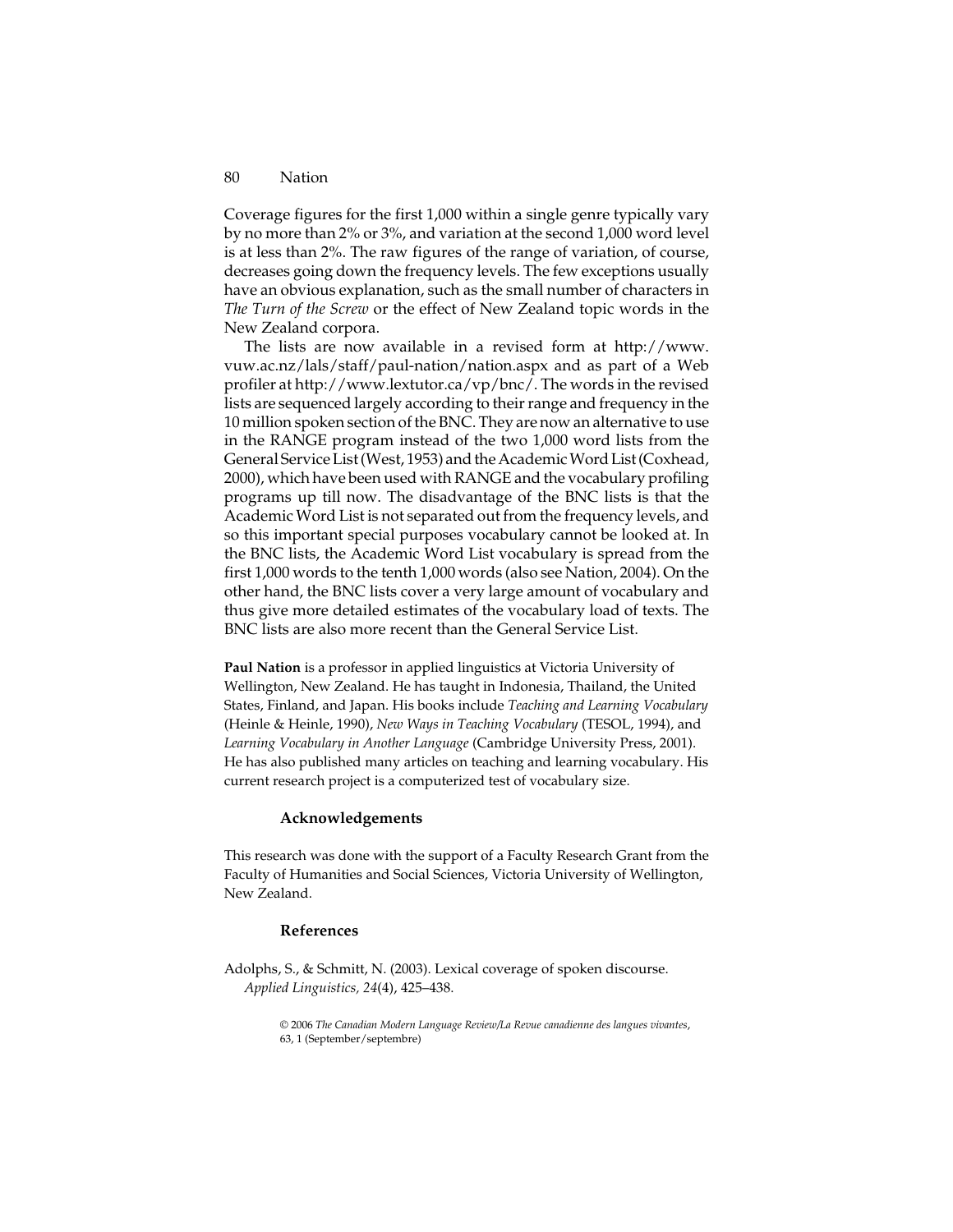- Adolphs, S., & Schmitt, N. (2004). Vocabulary coverage according to spoken discourse context. In P. Bogaards & B. Laufer (Eds.), *Vocabulary in a second language: Selection, acquisition, and testing* (pp*.* 39–49). Amsterdam: John Benjamins,
- Bauer, L., & Nation, I.S.P. (1993). Word families. *International Journal of Lexicography, 6*(4), 253–279.
- Bertram, R., Baayen, R., & Schreuder, R. (2000). Effects of family size for complex words. *Journal of Memory and Language, 42*, 390–405.
- Bertram, R., Laine, M., & Virkkala, M. (2000). The role of derivational morphology in vocabulary acquisition: Get by with a little help from my morpheme friends. *Scandinavian Journal of Psychology, 41*(4), 287–296.
- Carver, R.P. (1994). Percentage of unknown vocabulary words in text as a function of the relative difficulty of the text: Implications for instruction. *Journal of Reading Behavior 26*(4), 413–437.
- Chung, T.M. (2003). A corpus comparison approach for terminology extraction. *Terminology, 9*(2), 221–245.
- Coxhead, A. (2000). A new academic word list. *TESOL Quarterly, 34*(2), 213–238.
- Goulden, R., Nation, P., & Read, J. (1990) How large can a receptive vocabulary be? *Applied Linguistics, 11*(4), 341–363.
- Grant, L. (2003). *A corpus-based investigation of idiomatic multi-word units*. Unpublished doctoral dissertation, Victoria University of Wellington, New Zealand.
- Grant, L., & Nation, I.S.P. (2006). How many idioms are there in English? *ITL – International Journal of Applied Linguistics, 151,* 1–14.
- Hirsh, D., & Nation, P. (1992). What vocabulary size is needed to read unsimplified texts for pleasure? *Reading in a Foreign Language, 8*(2), 689– 696.
- Hu, M., & Nation, I.S.P. (2000). Vocabulary density and reading comprehension. *Reading in a Foreign Language, 13*(1), 403–430.
- ICAME. (2006). International Computer Archive of Modern and Medieval English. Retrieved June 24, 2006 from http://icame.uib.no/
- Kurnia, N. (2003). *Retention of multi-word strings and meaning derivation from L2 reading.* Unpublished doctoral dissertation, Victoria University of Wellington, New Zealand.
- Laufer, B., Elder, C., Hill, K., & Congdon, P. (2004). Size and strength: Do we need both to measure vocabulary knowledge? *Language Testing*, *21,* 202–226.
- Leech, G., Rayson, P., & Wilson, A. (2001). *Word frequencies in written and spoken English.* Harlow, UK: Longman.
- Nagy, W.E., & Anderson, R.C. (1984). How many words are there in printed school English? *Reading Research Quarterly, 19*(3), 304–330.